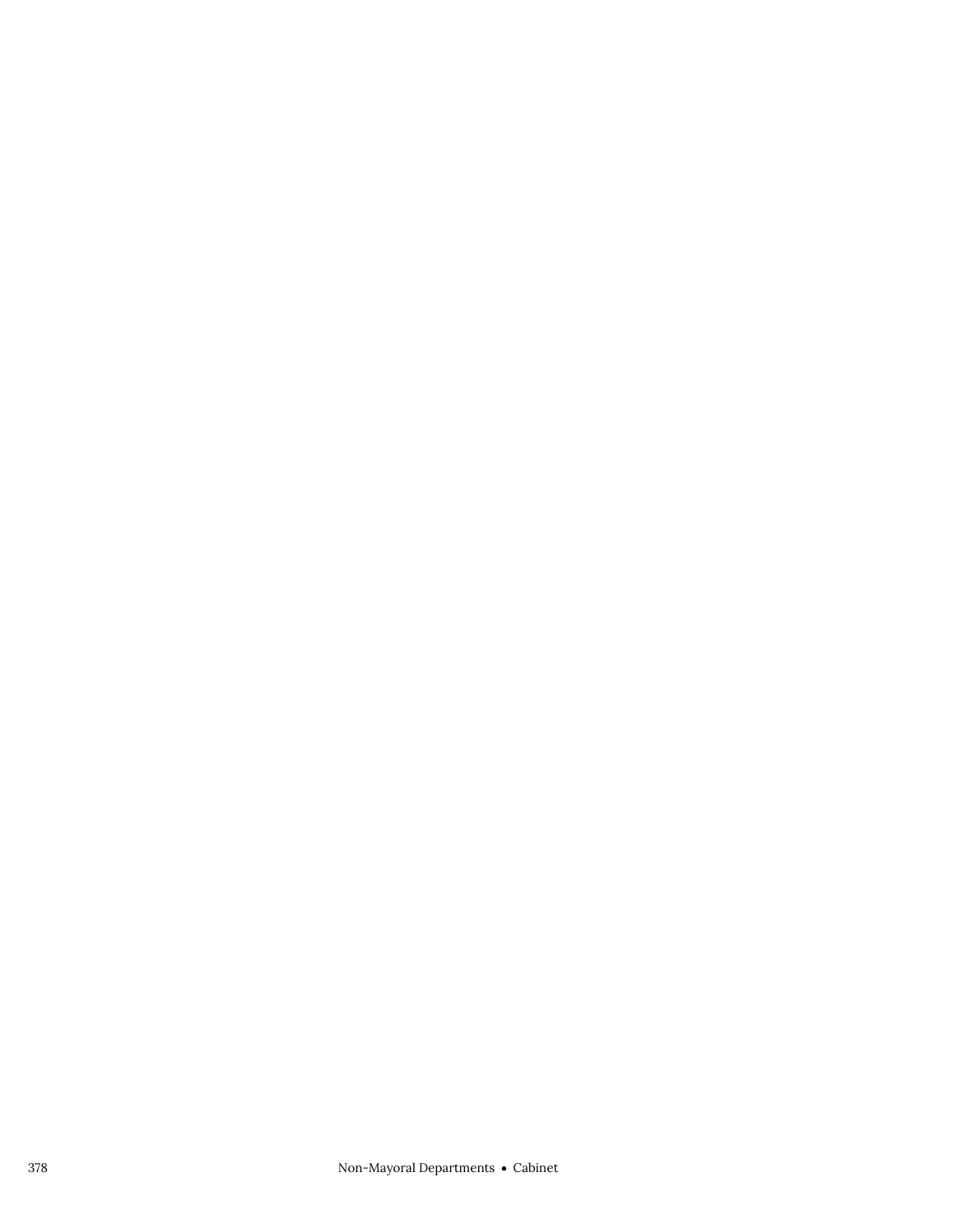# <span id="page-2-0"></span>Non-Mayoral Departments

### **Cabinet Mission**

These departments are governed independently by appointed or elected officials, but are financed by the City: City Clerk (elected by the City Council); City Council (elected position); Finance Commission (appointed by Governor).

| <b>Operating Budget</b>                                 | <b>Total Actual '20</b>           |                                   | Total Actual '21 Total Approp '22 Total Budget '23 |                                   |
|---------------------------------------------------------|-----------------------------------|-----------------------------------|----------------------------------------------------|-----------------------------------|
| City Clerk<br>City Council<br><b>Finance Commission</b> | 1,311,943<br>5,508,131<br>289,514 | 1,364,821<br>5,588,426<br>293,489 | 1,432,883<br>6,136,400<br>304,075                  | 1,499,332<br>6,798,899<br>307,581 |
| Total                                                   | 7,109,588                         | 7,246,736                         | 7,873,358                                          | 8,605,812                         |
| <b>External Funds Expenditures</b>                      | <b>Total Actual '20</b>           |                                   | Total Actual '21 Total Approp '22 Total Budget '23 |                                   |
| City Clerk<br>City Council                              | 4,245<br>50,000                   | 5,593<br>0                        | 0<br>0                                             | $\Omega$<br>$\Omega$              |
| Total                                                   | 54,245                            | 5,593                             | $\bf{0}$                                           | $\bf{0}$                          |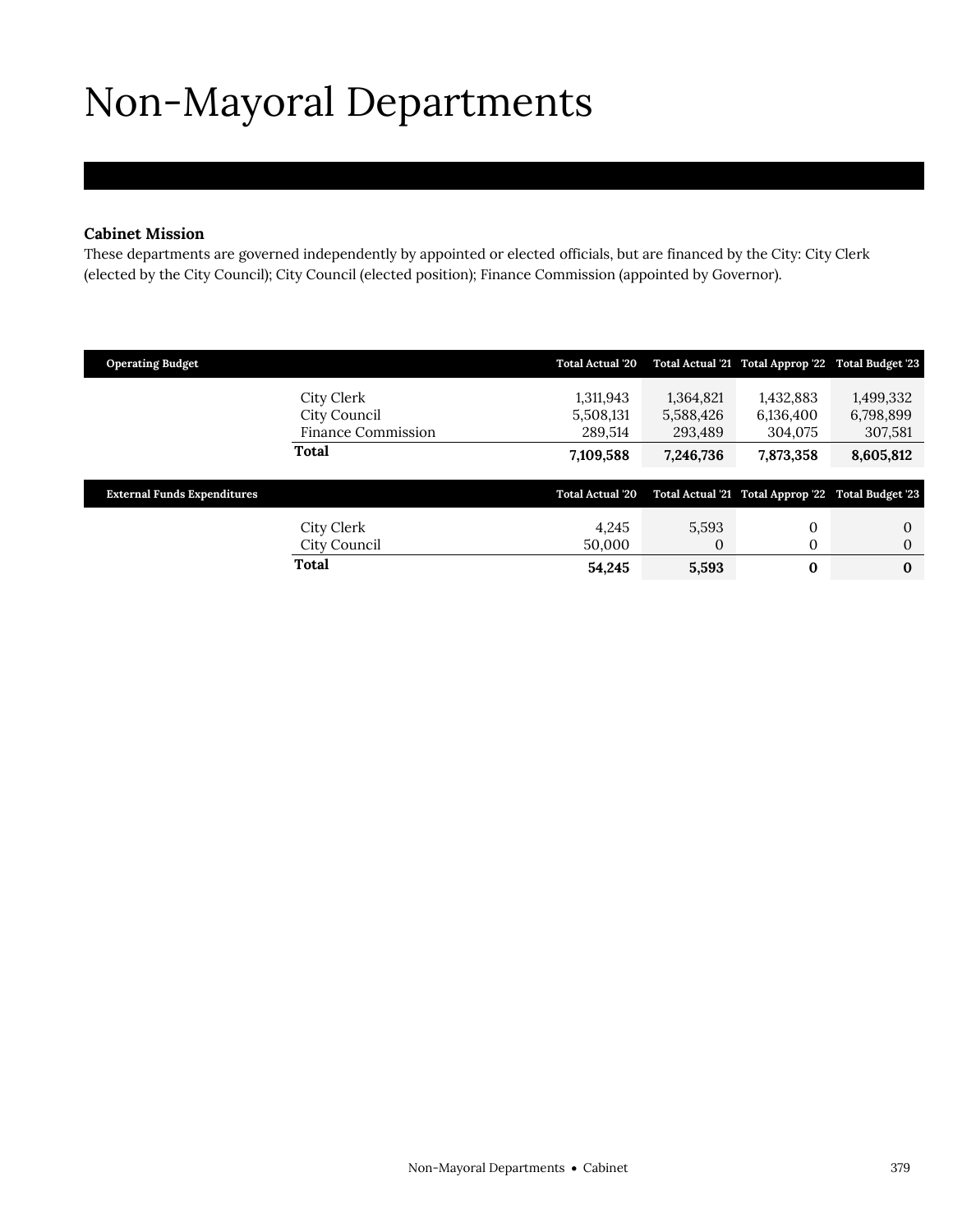# City Clerk Operating Budget

#### **Alex Geourntas,** *Interim City Clerk,* **Appropriation 161000**

### **Department Mission**

City Clerk

The mission of the City Clerk's office is to accept, file, record, and maintain all municipal records. The City Clerk publishes the agenda for all City Council meetings, records all Council and related Mayoral actions, and edits and compiles the minutes of Council meetings. The Department also maintains the City Council document system database and publishes all ordinances and amended codes on a yearly basis. The City Clerk is also responsible for overseeing the work of the Archives Commission. Starting in FY19, the City Clerk's office implemented and now administers the City of Boston's Lobbyist Registration Ordinance in order to reinforce the community's trust in the integrity of its government by guaranteeing convenient and timely access to information.

### <span id="page-3-0"></span>**Selected Performance Goals Legislative Support**

- City Council meeting are created, updated and published on the City of Boston website.
- To distribute copies of the Municipal Code and Annual Supplements.
- To Update the Ordinance section of the Municipal Code and distribute supplements.

### **Document Filing**

- Scanning and indexing documents.
- Time used for processing documents.

#### **Document Filing**

To receive and record statutory filings as required by law.

### **Archives**

 To provide archives record center to City departments and the public; provide records disposition services to departments.

| <b>Operating Budget</b>      | Program Name                                       | <b>Total Actual '20</b>       |                               | Total Actual '21 Total Approp '22 Total Budget '23 |                               |
|------------------------------|----------------------------------------------------|-------------------------------|-------------------------------|----------------------------------------------------|-------------------------------|
|                              | Legislative Support<br>Document Filing<br>Archives | 508.174<br>342,528<br>461,241 | 380.288<br>502,920<br>481,613 | 428.283<br>503,058<br>501,542                      | 446,993<br>525,514<br>526,825 |
|                              | Total                                              | 1,311,943                     | 1,364,821                     | 1,432,883                                          | 1,499,332                     |
|                              |                                                    |                               |                               |                                                    |                               |
| <b>External Funds Budget</b> | <b>Fund Name</b>                                   | <b>Total Actual '20</b>       |                               | Total Actual '21 Total Approp '22 Total Budget '23 |                               |
|                              | Preservation Assistance Grant                      | 4,245                         | 5,593                         | 0                                                  | $\mathbf{0}$                  |
|                              | Total                                              | 4,245                         | 5,593                         | $\bf{0}$                                           | $\mathbf{0}$                  |
|                              |                                                    |                               |                               |                                                    |                               |
| <b>Operating Budget</b>      |                                                    | <b>Actual</b> '20             | <b>Actual</b> '21             | Approp '22                                         | Budget '23                    |
|                              | <b>Personnel Services</b><br>Non Personnel         | 1,207,264<br>104,679          | 1,258,052<br>106,769          | 1,312,727<br>120,156                               | 1,378,984<br>120,348          |
|                              | Total                                              | 1,311,943                     | 1,364,821                     | 1,432,883                                          | 1,499,332                     |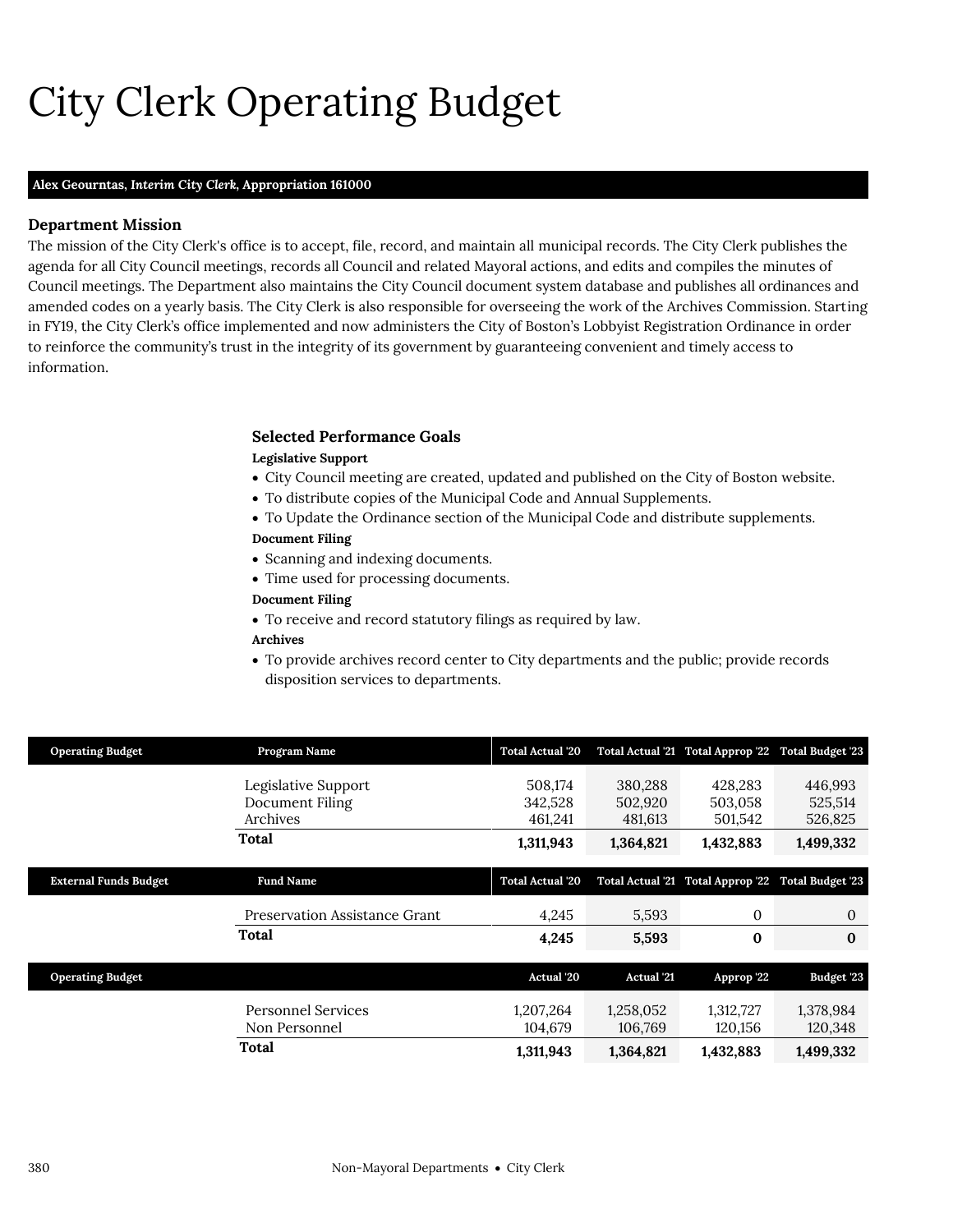### City Clerk Operating Budget



### **Authorizing Statutes**

- Election of the City Clerk, CBC St. 2 §§ 11, 13, 550, 551; CBC St. 6 § 101; CBC Ord. §§ 2-10.1-2-10.4; M.G.L.A. c. 41, §§ 12-19.
- Duties of the City Clerk, M.G.L.A. c. 41, §§ 12-19; 1988 Mass. Acts ch. 68; M.G.L.A. c.55, § 26; CBC Ord. §§ 2-10.1-2-10.4; CBC Ord. § 2-12.5; CBC Ord. § 5-5.6; CBC Ord. § 5-5.10; CBC Ord. §§ 12-9A.1-12- 9A.9; CBC Ord. §18-1.
- City Archives and Records Commission, 1988 Mass. Acts ch. 68.

### **Description of Services**

Services to the public include the sale of various licenses and permits, notarizing and attesting to documents, and filing, recording, and copying papers in the custody of the Clerk. Services to City government consist of providing informational resources and technical assistance, administration of oaths of office, attestation of various legal papers, custody of records, and administration of the state's open meeting law. The Archives Commission oversees the protection of City records, files, and other items of historic interest.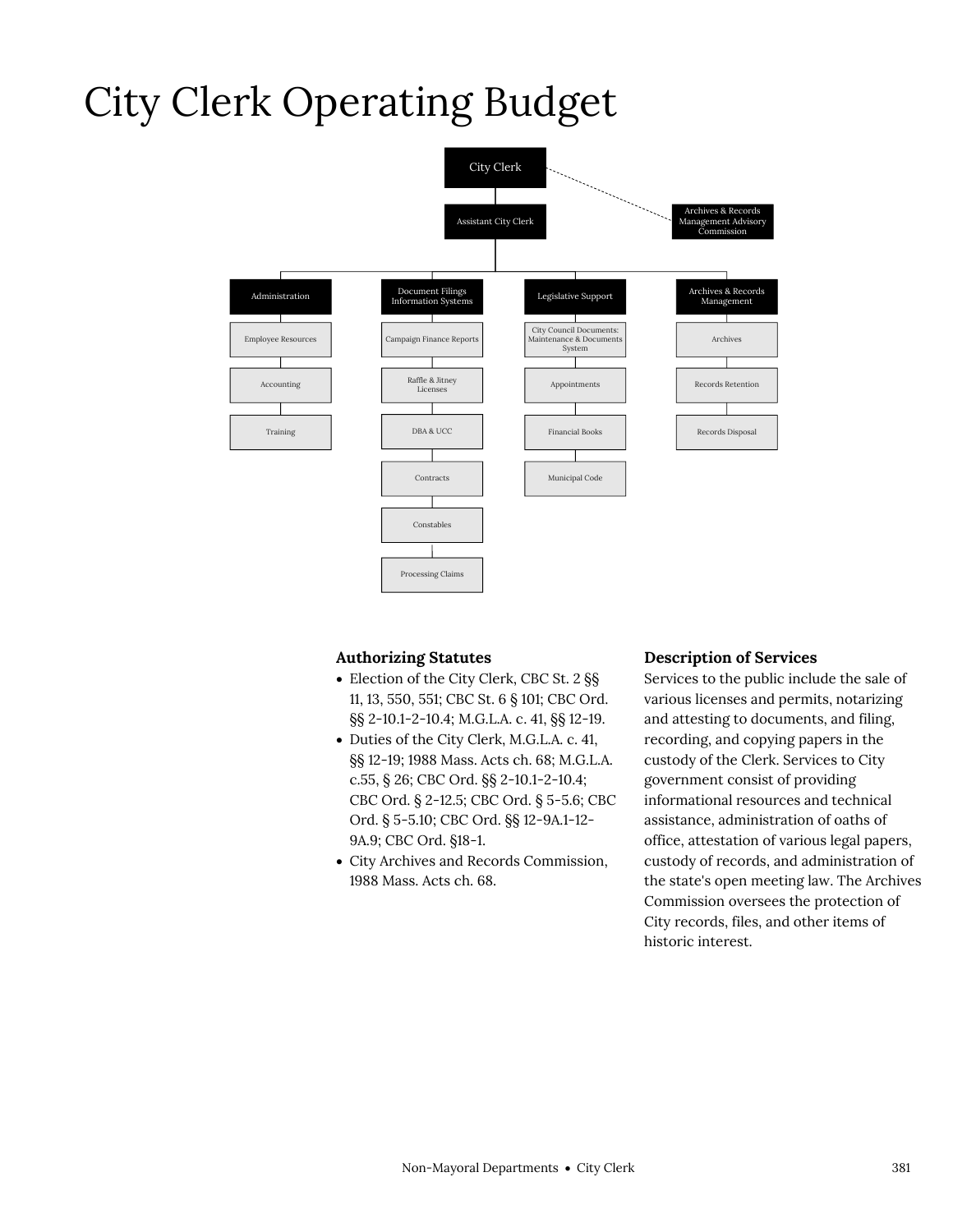### Department History

| <b>Personnel Services</b>                                                                                                                                                                                                                                                         | FY20 Expenditure                                                | <b>FY21 Expenditure</b>                                                          | <b>FY22 Appropriation</b>                                                                             | FY23 Recommended                                                                             | Inc/Dec 22 vs 23                                                                                                    |
|-----------------------------------------------------------------------------------------------------------------------------------------------------------------------------------------------------------------------------------------------------------------------------------|-----------------------------------------------------------------|----------------------------------------------------------------------------------|-------------------------------------------------------------------------------------------------------|----------------------------------------------------------------------------------------------|---------------------------------------------------------------------------------------------------------------------|
| 51000 Permanent Employees<br>51100 Emergency Employees<br>51200 Overtime<br>51600 Unemployment Compensation<br>51700 Workers' Compensation<br><b>Total Personnel Services</b>                                                                                                     | 1,185,905<br>0<br>21,359<br>0<br>$\boldsymbol{0}$<br>1,207,264  | 1,243,018<br>$\mathbf{0}$<br>15,034<br>0<br>$\mathbf{0}$<br>1,258,052            | 1,292,383<br>$\mathbf{0}$<br>20,344<br>$\mathbf{0}$<br>$\boldsymbol{0}$<br>1,312,727                  | 1,358,640<br>0<br>20,344<br>$\mathbf{0}$<br>$\mathbf{0}$<br>1,378,984                        | 66,257<br>$\mathbf 0$<br>$\mathbf{0}$<br>$\theta$<br>$\mathbf{0}$<br>66,257                                         |
| <b>Contractual Services</b>                                                                                                                                                                                                                                                       | FY20 Expenditure                                                | FY21 Expenditure                                                                 | <b>FY22 Appropriation</b>                                                                             | FY23 Recommended                                                                             | $Inc/Dec$ 22 vs 23                                                                                                  |
| 52100 Communications<br>52200 Utilities<br>52400 Snow Removal<br>52500 Garbage/Waste Removal<br>52600 Repairs Buildings & Structures<br>52700 Repairs & Service of Equipment<br>52800 Transportation of Persons<br>52900 Contracted Services<br><b>Total Contractual Services</b> | 5,654<br>0<br>0<br>0<br>0<br>2,997<br>5,999<br>56,559<br>71,209 | 6,076<br>0<br>0<br>0<br>0<br>4,355<br>1,640<br>62,446<br>74,517                  | 6,500<br>0<br>$\mathbf{0}$<br>$\mathbf{0}$<br>$\mathbf{0}$<br>3,500<br>7,299<br>77,231<br>94,530      | 6,500<br>0<br>$\mathbf{0}$<br>$\mathbf{0}$<br>$\Omega$<br>5,530<br>8,619<br>75,760<br>96,409 | $\mathbf 0$<br>$\mathbf{0}$<br>$\mathbf{0}$<br>$\mathbf{0}$<br>$\mathbf{0}$<br>2,030<br>1,320<br>$-1,471$<br>1,879  |
| <b>Supplies &amp; Materials</b>                                                                                                                                                                                                                                                   | FY20 Expenditure                                                | FY21 Expenditure                                                                 | <b>FY22 Appropriation</b>                                                                             | FY23 Recommended                                                                             | $Inc/Dec$ 22 vs 23                                                                                                  |
| 53000 Auto Energy Supplies<br>53200 Food Supplies<br>53400 Custodial Supplies<br>53500 Med, Dental, & Hosp Supply<br>53600 Office Supplies and Materials<br>53700 Clothing Allowance<br>53800 Educational Supplies & Mat                                                          | 0<br>0<br>0<br>0<br>21,256<br>250<br>0                          | $\mathbf 0$<br>$\mathbf 0$<br>0<br>0<br>16,535<br>500<br>0                       | $\mathbf{0}$<br>$\mathbf{0}$<br>$\boldsymbol{0}$<br>$\mathbf{0}$<br>18,747<br>750<br>$\boldsymbol{0}$ | 0<br>$\mathbf{0}$<br>0<br>$\mathbf{0}$<br>20,108<br>500<br>0                                 | $\mathbf 0$<br>$\mathbf{0}$<br>$\mathbf{0}$<br>$\mathbf{0}$<br>1,361<br>$-250$<br>$\boldsymbol{0}$                  |
| 53900 Misc Supplies & Materials<br>Total Supplies & Materials                                                                                                                                                                                                                     | $\boldsymbol{0}$<br>21,506                                      | $\mathbf{0}$<br>17,035                                                           | $\mathbf{0}$<br>19,497                                                                                | $\mathbf{0}$<br>20,608                                                                       | $\mathbf{0}$<br>1,111                                                                                               |
| <b>Current Chgs &amp; Oblig</b>                                                                                                                                                                                                                                                   | FY20 Expenditure                                                | FY21 Expenditure                                                                 | FY22 Appropriation                                                                                    | FY23 Recommended                                                                             | $Inc/Dec$ 22 vs 23                                                                                                  |
| 54300 Workers' Comp Medical<br>54400 Legal Liabilities<br>54500 Aid To Veterans<br>54600 Current Charges H&I<br>54700 Indemnification<br>54800 Reserve Account<br>54900 Other Current Charges<br>Total Current Chgs & Oblig                                                       | 0<br>0<br>0<br>0<br>0<br>0<br>3,570<br>3,570                    | $\boldsymbol{0}$<br>$\mathbf 0$<br>0<br>0<br>$\mathbf{0}$<br>0<br>1,281<br>1,281 | 0<br>$\mathbf{0}$<br>$\mathbf{0}$<br>$\mathbf{0}$<br>$\mathbf{0}$<br>$\mathbf{0}$<br>6,129<br>6,129   | 0<br>0<br>0<br>0<br>$\mathbf{0}$<br>$\Omega$<br>3,331<br>3,331                               | $\mathbf 0$<br>$\mathbf{0}$<br>$\mathbf{0}$<br>$\mathbf{0}$<br>$\mathbf{0}$<br>$\mathbf{0}$<br>$-2,798$<br>$-2,798$ |
| Equipment                                                                                                                                                                                                                                                                         | FY20 Expenditure                                                | FY21 Expenditure                                                                 | <b>FY22 Appropriation</b>                                                                             | FY23 Recommended                                                                             | $Inc/Dec$ 22 vs 23                                                                                                  |
| 55000 Automotive Equipment<br>55400 Lease/Purchase<br>55600 Office Furniture & Equipment<br>55900 Misc Equipment<br><b>Total Equipment</b>                                                                                                                                        | $\mathbf{0}$<br>$\boldsymbol{0}$<br>4,812<br>3,582<br>8,394     | $\mathbf{0}$<br>$\mathbf 0$<br>$\Omega$<br>13,936<br>13,936                      | $\mathbf{0}$<br>0<br>$\mathbf{0}$<br>$\mathbf{0}$<br>$\mathbf{0}$                                     | 0<br>0<br>$\mathbf{0}$<br>0<br>0                                                             | $\mathbf{0}$<br>$\boldsymbol{0}$<br>$\mathbf{0}$<br>$\mathbf{0}$<br>$\mathbf{0}$                                    |
| Other                                                                                                                                                                                                                                                                             | FY20 Expenditure                                                | FY21 Expenditure                                                                 | <b>FY22 Appropriation</b>                                                                             | FY23 Recommended                                                                             | Inc/Dec 22 vs 23                                                                                                    |
| 56200 Special Appropriation<br>57200 Structures & Improvements<br>58000 Land & Non-Structure<br><b>Total Other</b><br>Grand Total                                                                                                                                                 | 0<br>$\mathbf{0}$<br>0<br>$\mathbf{0}$                          | $\mathbf 0$<br>$\mathbf 0$<br>$\mathbf 0$<br>0                                   | 0<br>$\mathbf{0}$<br>0<br>$\mathbf{0}$                                                                | 0<br>0<br>0<br>$\mathbf{0}$                                                                  | $\mathbf{0}$<br>$\mathbf{0}$<br>$\mathbf{0}$<br>$\mathbf{0}$                                                        |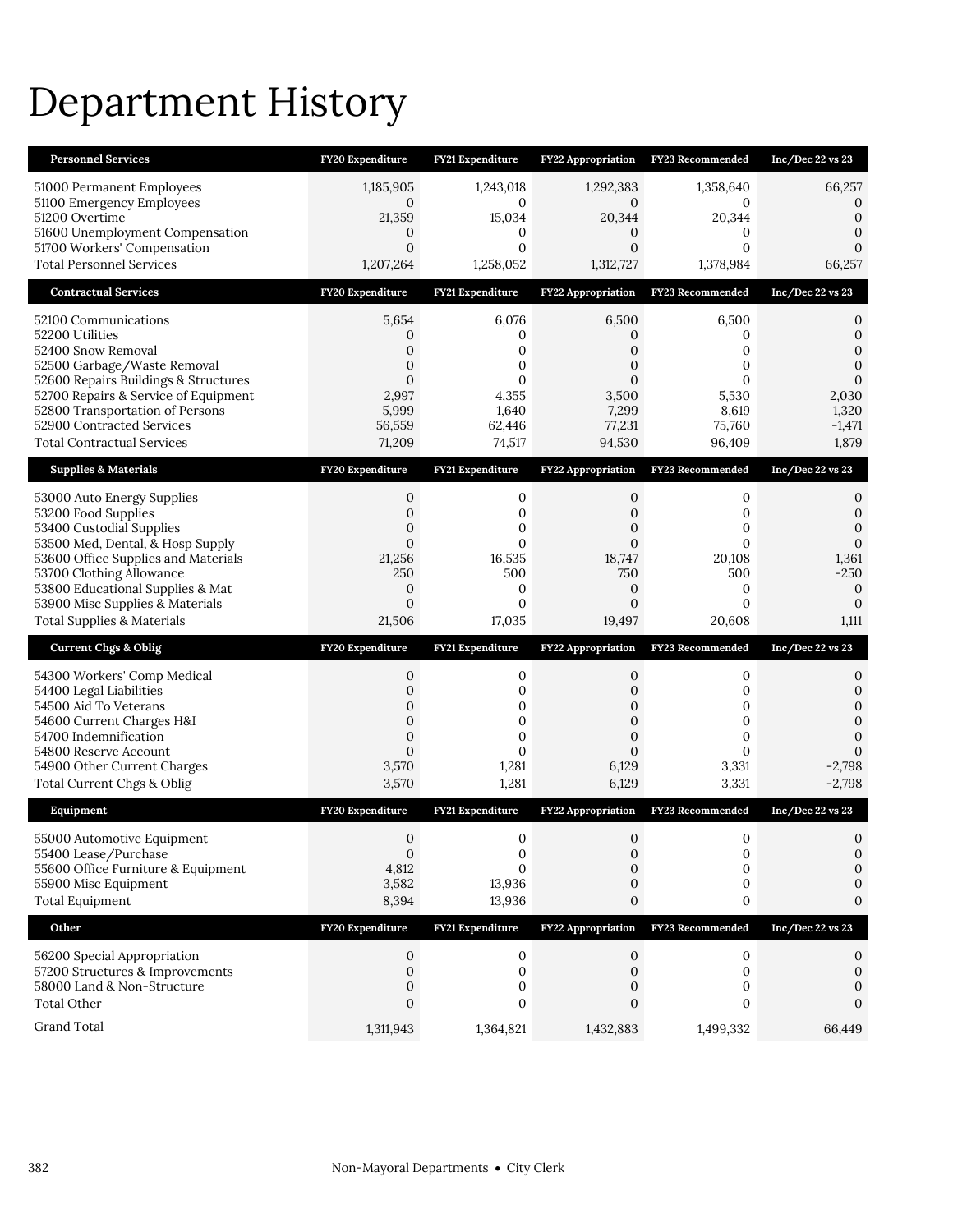### Department Personnel

| Title                       | Union<br>Code   | Grade | Position | <b>FY23 Salary</b> | Title                        | Union<br>Code   | Grade | Position | <b>FY23 Salary</b> |
|-----------------------------|-----------------|-------|----------|--------------------|------------------------------|-----------------|-------|----------|--------------------|
|                             |                 |       |          |                    |                              |                 |       |          |                    |
| Adm Sec                     | SU <sub>4</sub> | 14    | 1.00     | 55,655             | City Clerk                   | <b>CDH</b>      | NG    | 1.00     | 115,316            |
| Admin Asst                  | SE <sub>1</sub> | 05    | 6.00     | 479,739            | Head Clerk & Secretary       | SU <sub>4</sub> | 13    | 1.00     | 53,352             |
| AdminAnl(AsArchivCity/Clrk) | SE <sub>1</sub> | 04    | 1.00     | 63,088             | Prin Admin Asst              | SE <sub>1</sub> | 09    | 1.00     | 121,858            |
| Archivist                   | SE <sub>1</sub> | 09    | 1.00     | 121,858            | Senior Admin Asst            | SE <sub>1</sub> | 07    | 1.00     | 103,808            |
| Asst City Clerk             | <b>EXM</b>      | 09    | 1.00     | 113,658            | Sr Adm Asst (WC)             | SE <sub>1</sub> | 06    | 1.00     | 94,473             |
|                             |                 |       |          |                    | Total                        |                 |       | 15       | 1,322,805          |
|                             |                 |       |          |                    | Adjustments                  |                 |       |          |                    |
|                             |                 |       |          |                    | <b>Differential Payments</b> |                 |       |          | 4,000              |
|                             |                 |       |          |                    | Other                        |                 |       |          | 31,835             |

Chargebacks 0 Salary Savings 0 FY23 Total Request 1,358,640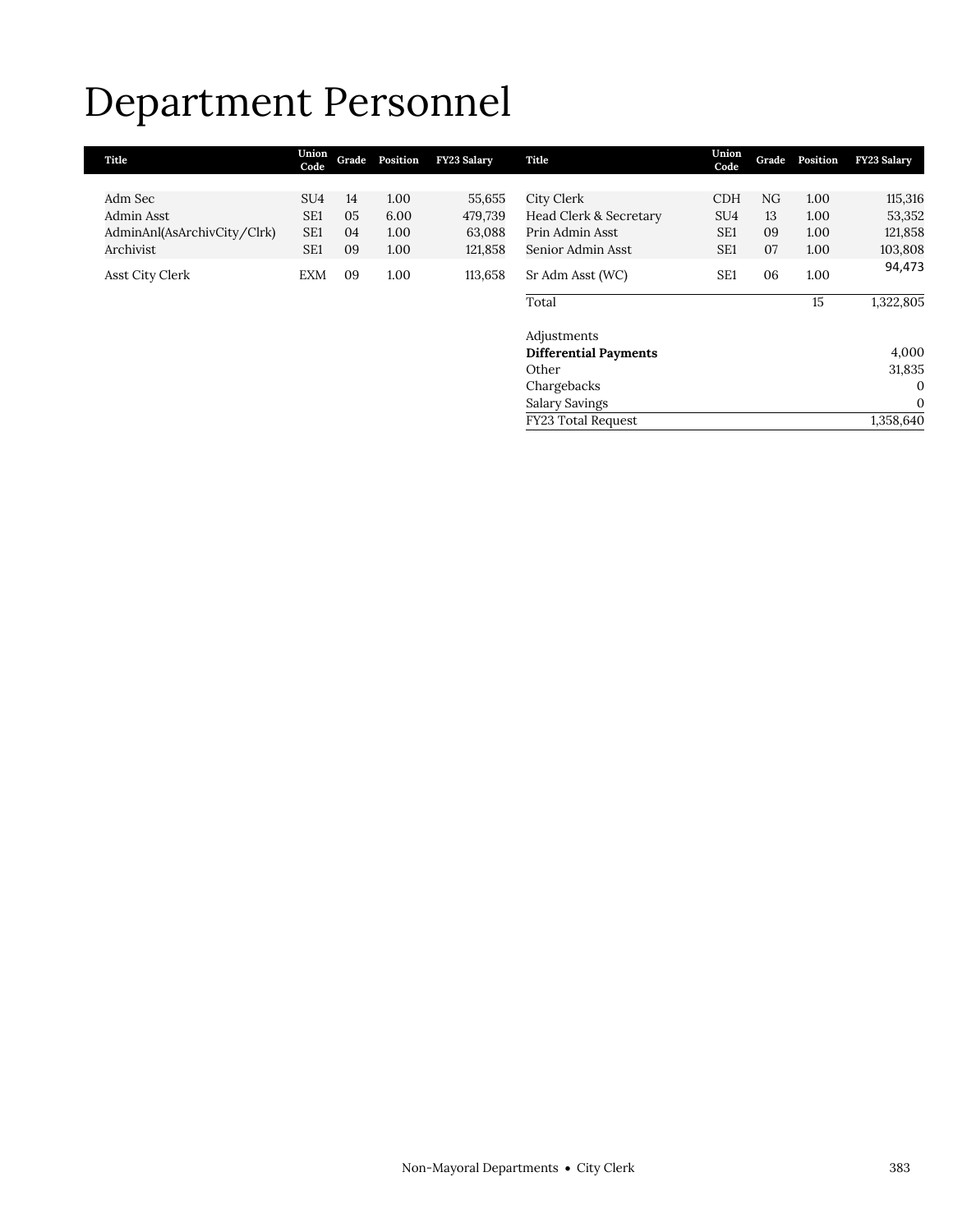# External Funds History

| <b>Personnel Services</b>                                                                                                                                                                                                                                                                                 | FY20 Expenditure                                                                                                                                  | FY21 Expenditure                                                                                                               | <b>FY22 Appropriation</b>                                                                                                                     | FY23 Recommended                                               | Inc/Dec $22$ vs $23$                                                                                                  |
|-----------------------------------------------------------------------------------------------------------------------------------------------------------------------------------------------------------------------------------------------------------------------------------------------------------|---------------------------------------------------------------------------------------------------------------------------------------------------|--------------------------------------------------------------------------------------------------------------------------------|-----------------------------------------------------------------------------------------------------------------------------------------------|----------------------------------------------------------------|-----------------------------------------------------------------------------------------------------------------------|
| 51000 Permanent Employees<br>51100 Emergency Employees<br>51200 Overtime<br>51300 Part Time Employees<br>51400 Health Insurance<br>51500 Pension & Annuity<br>51600 Unemployment Compensation<br>51700 Workers' Compensation<br>51800 Indirect Costs<br>51900 Medicare<br><b>Total Personnel Services</b> | $\mathbf{0}$<br>$\mathbf{0}$<br>$\mathbf 0$<br>0<br>0<br>0<br>$\mathbf{0}$<br>0<br>$\mathbf 0$<br>$\boldsymbol{0}$<br>0                           | 0<br>$\mathbf 0$<br>0<br>$\mathbf{0}$<br>0<br>0<br>0<br>0<br>$\mathbf 0$<br>$\mathbf 0$<br>0                                   | $\mathbf{0}$<br>$\mathbf{0}$<br>$\mathbf{0}$<br>$\mathbf{0}$<br>0<br>0<br>$\overline{0}$<br>$\mathbf{0}$<br>$\mathbf{0}$<br>0<br>$\mathbf{0}$ | 0<br>0<br>0<br>0<br>0<br>0<br>0<br>0<br>0<br>0<br>0            | 0<br>$\mathbf{0}$<br>$\mathbf{0}$<br>$\mathbf{0}$<br>0<br>0<br>$\mathbf{0}$<br>$\mathbf{0}$<br>0<br>0<br>$\mathbf{0}$ |
| <b>Contractual Services</b>                                                                                                                                                                                                                                                                               | FY20 Expenditure                                                                                                                                  | FY21 Expenditure                                                                                                               | <b>FY22 Appropriation</b>                                                                                                                     | FY23 Recommended                                               | Inc/Dec 22 vs 23                                                                                                      |
| 52100 Communications<br>52200 Utilities<br>52400 Snow Removal<br>52500 Garbage/Waste Removal<br>52600 Repairs Buildings & Structures<br>52700 Repairs & Service of Equipment<br>52800 Transportation of Persons<br>52900 Contracted Services<br><b>Total Contractual Services</b>                         | $\mathbf{0}$<br>$\mathbf 0$<br>0<br>$\mathbf 0$<br>0<br>0<br>$\mathbf 0$<br>$\boldsymbol{0}$<br>$\mathbf 0$                                       | $\mathbf 0$<br>$\mathbf{0}$<br>$\mathbf{0}$<br>$\mathbf 0$<br>$\mathbf{0}$<br>0<br>$\mathbf{0}$<br>$\mathbf{0}$<br>$\mathbf 0$ | $\mathbf{0}$<br>$\mathbf{0}$<br>0<br>$\mathbf{0}$<br>$\mathbf{0}$<br>$\mathbf{0}$<br>0<br>0<br>$\mathbf{0}$                                   | 0<br>$\mathbf 0$<br>0<br>0<br>0<br>0<br>$\mathbf 0$<br>0<br>0  | 0<br>0<br>$\mathbf{0}$<br>$\mathbf{0}$<br>$\mathbf{0}$<br>$\mathbf{0}$<br>0<br>0<br>0                                 |
| <b>Supplies &amp; Materials</b>                                                                                                                                                                                                                                                                           | FY20 Expenditure                                                                                                                                  | FY21 Expenditure                                                                                                               | FY22 Appropriation                                                                                                                            | FY23 Recommended                                               | Inc/Dec 22 vs 23                                                                                                      |
| 53000 Auto Energy Supplies<br>53200 Food Supplies<br>53400 Custodial Supplies<br>53500 Med, Dental, & Hosp Supply<br>53600 Office Supplies and Materials<br>53700 Clothing Allowance<br>53800 Educational Supplies & Mat<br>53900 Misc Supplies & Materials<br><b>Total Supplies &amp; Materials</b>      | $\boldsymbol{0}$<br>$\mathbf 0$<br>$\boldsymbol{0}$<br>$\mathbf{0}$<br>4,245<br>$\boldsymbol{0}$<br>$\boldsymbol{0}$<br>$\boldsymbol{0}$<br>4,245 | 0<br>$\mathbf 0$<br>0<br>$\mathbf{0}$<br>5,593<br>0<br>$\mathbf{0}$<br>$\mathbf{0}$<br>5,593                                   | 0<br>$\mathbf{0}$<br>0<br>$\mathbf{0}$<br>$\mathbf{0}$<br>$\mathbf{0}$<br>$\mathbf{0}$<br>$\mathbf{0}$<br>$\overline{0}$                      | 0<br>$\mathbf{0}$<br>0<br>0<br>0<br>0<br>0<br>$\mathbf 0$<br>0 | 0<br>0<br>0<br>$\mathbf{0}$<br>$\mathbf{0}$<br>$\mathbf{0}$<br>0<br>$\overline{0}$<br>$\Omega$                        |
| <b>Current Chgs &amp; Oblig</b>                                                                                                                                                                                                                                                                           | FY20 Expenditure                                                                                                                                  | FY21 Expenditure                                                                                                               | <b>FY22 Appropriation</b>                                                                                                                     | FY23 Recommended                                               | Inc/Dec 22 vs 23                                                                                                      |
| 54300 Workers' Comp Medical<br>54400 Legal Liabilities<br>54600 Current Charges H&I<br>54700 Indemnification<br>54800 Reserve Account<br>54900 Other Current Charges<br>Total Current Chgs & Oblig                                                                                                        | $\boldsymbol{0}$<br>$\boldsymbol{0}$<br>$\boldsymbol{0}$<br>0<br>0<br>0<br>$\boldsymbol{0}$                                                       | 0<br>$\mathbf{0}$<br>0<br>0<br>0<br>0<br>0                                                                                     | $\mathbf{0}$<br>$\mathbf 0$<br>0<br>0<br>0<br>0<br>0                                                                                          | 0<br>0<br>0<br>0<br>0<br>0                                     | 0<br>0<br>0<br>0<br>0<br>$\mathbf{0}$                                                                                 |
| Equipment                                                                                                                                                                                                                                                                                                 | FY20 Expenditure                                                                                                                                  | FY21 Expenditure                                                                                                               | <b>FY22 Appropriation</b>                                                                                                                     | FY23 Recommended                                               | Inc/Dec 22 vs 23                                                                                                      |
| 55000 Automotive Equipment<br>55400 Lease/Purchase<br>55600 Office Furniture & Equipment<br>55900 Misc Equipment<br><b>Total Equipment</b>                                                                                                                                                                | $\mathbf{0}$<br>$\mathbf{0}$<br>$\mathbf{0}$<br>$\boldsymbol{0}$<br>$\mathbf{0}$                                                                  | 0<br>$\mathbf 0$<br>$\mathbf 0$<br>$\mathbf 0$<br>$\mathbf 0$                                                                  | $\mathbf{0}$<br>$\mathbf{0}$<br>0<br>$\mathbf 0$<br>0                                                                                         | 0<br>0<br>0<br>0<br>0                                          | 0<br>$\boldsymbol{0}$<br>$\mathbf{0}$<br>$\boldsymbol{0}$<br>0                                                        |
| Other                                                                                                                                                                                                                                                                                                     | FY20 Expenditure                                                                                                                                  | FY21 Expenditure                                                                                                               | FY22 Appropriation                                                                                                                            | FY23 Recommended                                               | Inc/Dec 22 vs 23                                                                                                      |
| 56200 Special Appropriation<br>57200 Structures & Improvements<br>58000 Land & Non-Structure<br><b>Total Other</b>                                                                                                                                                                                        | 0<br>$\boldsymbol{0}$<br>$\boldsymbol{0}$<br>$\mathbf{0}$                                                                                         | 0<br>$\mathbf{0}$<br>$\mathbf 0$<br>$\mathbf{0}$                                                                               | $\mathbf{0}$<br>$\boldsymbol{0}$<br>$\mathbf 0$<br>$\mathbf{0}$                                                                               | 0<br>$\boldsymbol{0}$<br>0<br>0                                | 0<br>$\mathbf 0$<br>0<br>0                                                                                            |
| Grand Total                                                                                                                                                                                                                                                                                               | 4,245                                                                                                                                             | 5,593                                                                                                                          | $\mathbf{0}$                                                                                                                                  | $\mathbf{0}$                                                   | $\mathbf{0}$                                                                                                          |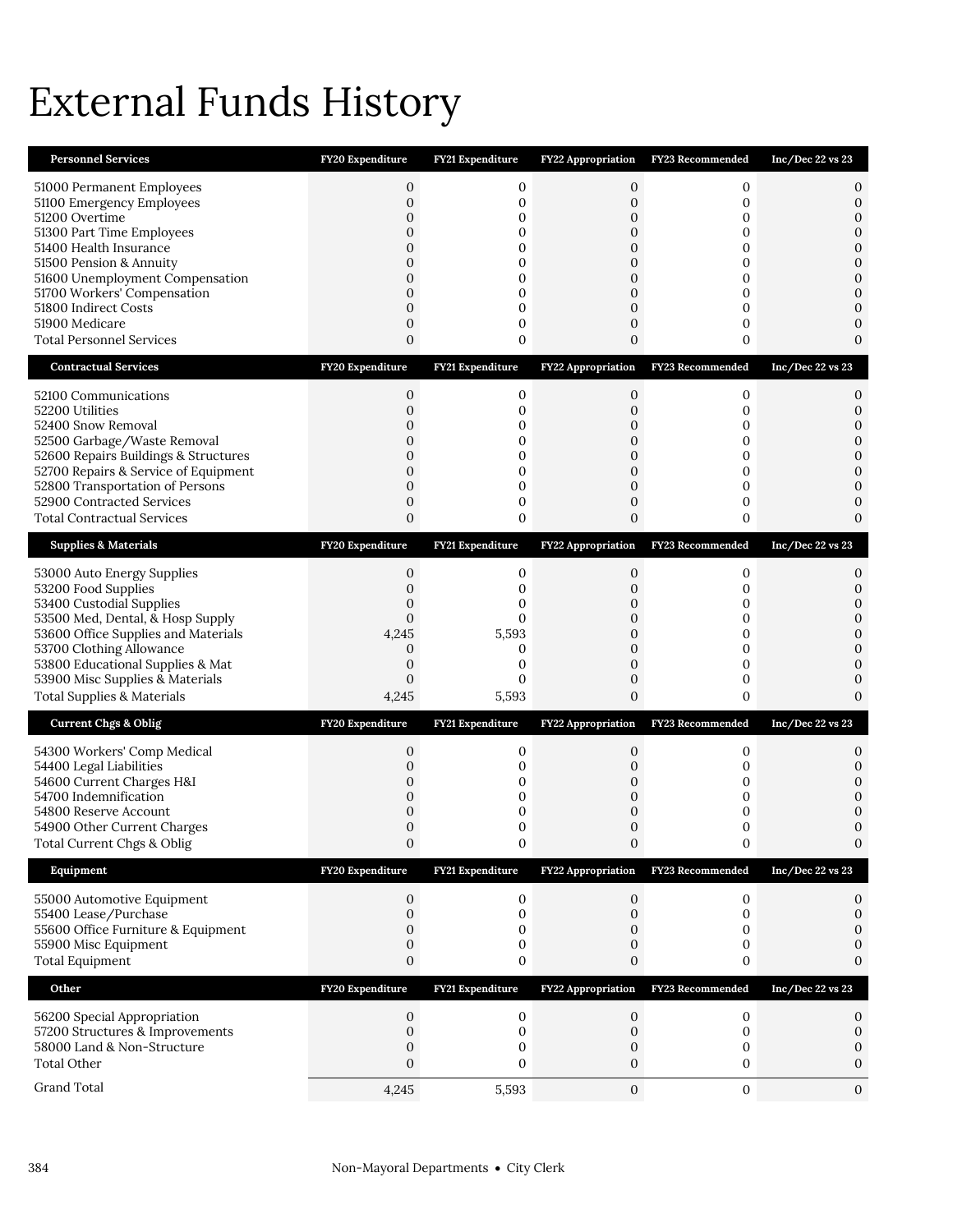# <span id="page-8-0"></span>Program 1. Legislative Support

### **Alex Geourntas,** *Manager,* **Organization 161100**

#### **Program Description**

The Legislative Support Program carries out government functions required by state and local law and manages and maintains the City Council document system database. The program also administers oaths of office and maintains records relative to the appointment or election of City officers. The program maintains and updates the City of Boston Code, advises City officials on the Commonwealth's open meeting law, and maintains copies of City of Boston official reports.

|             | <b>Operating Budget</b> |                                                                                       | Actual 20         | <b>Actual</b> '21 | Approp '22        | <b>Budget '23</b> |
|-------------|-------------------------|---------------------------------------------------------------------------------------|-------------------|-------------------|-------------------|-------------------|
|             |                         | <b>Personnel Services</b><br>Non Personnel                                            | 481,027<br>27,147 | 362,193<br>18,095 | 397,519<br>30,764 | 414,562<br>32,431 |
|             |                         | Total                                                                                 | 508,174           | 380,288           | 428,283           | 446,993           |
| Performance |                         |                                                                                       |                   |                   |                   |                   |
| Goal:       |                         | City Council meeting are created, updated and published on the City of Boston website |                   |                   |                   |                   |
|             |                         | <b>Performance Measures</b>                                                           | Actual '20        | <b>Actual</b> '21 | Projected '22     | Target '23        |
|             |                         | Records Digitized - Legislative<br>Support                                            | 1,927             | 2,000             | 1,500             | 1,600             |
| Goal:       |                         | To distribute copies of the Municipal Code and Annual Supplements                     |                   |                   |                   |                   |
|             |                         | <b>Performance Measures</b>                                                           | Actual '20        | <b>Actual</b> '21 | Projected '22     | Target '23        |
|             |                         | Codes and Supplements distributed                                                     | 177               | 199               | 180               | 200               |
| Goal:       |                         | To receive, prepare, record and distribute financial and legislative documents        |                   |                   |                   |                   |
|             |                         | <b>Performance Measures</b>                                                           | Actual '20        | <b>Actual</b> '21 | Projected '22     | Target '23        |
|             |                         | Processing Hours - Legislative<br>Support                                             | 1,856             | 1,459             | 1,500             | 1,600             |
| Goal:       |                         | To Update the Ordinance section of the Municipal Code and distribute supplements      |                   |                   |                   |                   |
|             |                         | <b>Performance Measures</b>                                                           | Actual '20        | <b>Actual</b> '21 | Projected '22     | Target '23        |

Annual Code Supplement and CD

Annual Code Supplement and CD and the state of the state of the state of the state of the state of the state of the state of the state of the state of the state of the state of the state of the state of the state of the st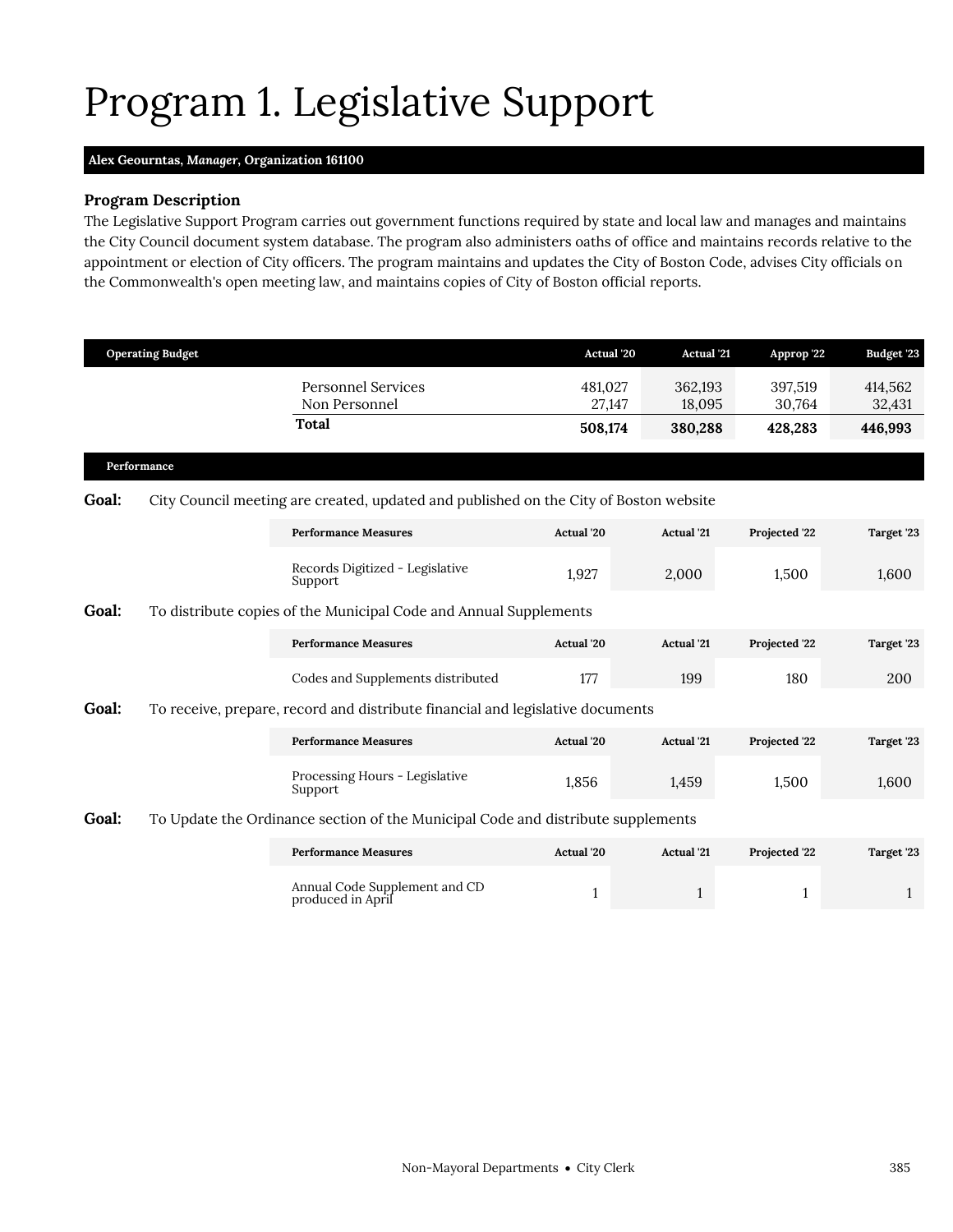### <span id="page-9-0"></span>Program 2. Document Filing

### **Alex Geourntas,** *Manager,* **Organization 161200**

### **Program Description**

The City Clerk is the supervisor of records and the filing agency for the City. The Office of the City Clerk is required to record, file, and maintain indices of public documents.

|       | <b>Operating Budget</b>            |                                                                                                       | <b>Actual</b> '20 | <b>Actual</b> '21 | Approp '22        | Budget '23        |
|-------|------------------------------------|-------------------------------------------------------------------------------------------------------|-------------------|-------------------|-------------------|-------------------|
|       |                                    | <b>Personnel Services</b><br>Non Personnel                                                            | 324,444<br>18.084 | 485,280<br>17,640 | 488,545<br>14,513 | 508,274<br>17,240 |
|       |                                    | <b>Total</b>                                                                                          | 342,528           | 502,920           | 503,058           | 525,514           |
|       | Performance                        |                                                                                                       |                   |                   |                   |                   |
| Goal: | Scanning and indexing documents    |                                                                                                       |                   |                   |                   |                   |
|       |                                    | <b>Performance Measures</b>                                                                           | Actual '20        | <b>Actual</b> '21 | Projected '22     | Target '23        |
|       |                                    | Records Digitized                                                                                     | 5,737             | 8,500             | 13,000            | 13,000            |
| Goal: | Time used for processing documents |                                                                                                       |                   |                   |                   |                   |
|       |                                    | <b>Performance Measures</b>                                                                           | Actual '20        | <b>Actual</b> '21 | Projected '22     | Target '23        |
|       |                                    | Processing Hours - Document Filing                                                                    | 2,987             | 2,800             | 2,900             | 3,000             |
| Goal: |                                    | To receive and record statutory filings as required by law                                            |                   |                   |                   |                   |
|       |                                    | <b>Performance Measures</b>                                                                           | Actual '20        | <b>Actual</b> '21 | Projected '22     | Target '23        |
|       |                                    | Business Certificate Received &<br>Processed, Physician Certificate<br>Received & Processed, & Claims | 6,918             | 6,454             | 11,000            | 11,000            |
|       |                                    | Other Statutory Document Filing &<br>Public Hearing Notices                                           | 1,831             | 1,793             | 1,700             | 1,800             |
|       |                                    | Statement of Financial Interest &<br>University Accountability Report                                 | 71                | 70                | 70                | 72                |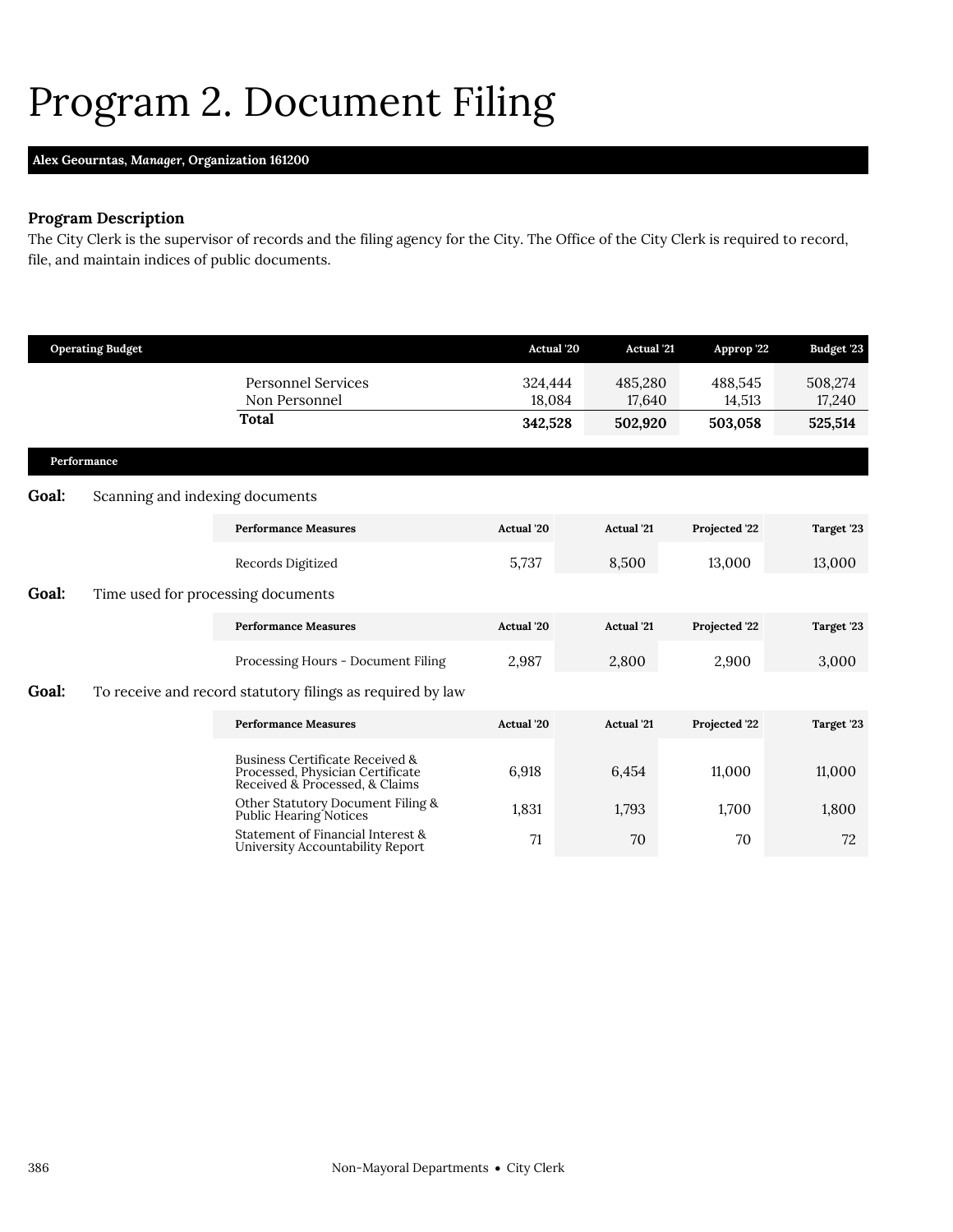### <span id="page-10-0"></span>Program 3. Archives

### **Alex Geourntas,** *Manager,* **Organization 161300**

### **Program Description**

The Archives oversees the preservation of significant records and facilitates improved and cost-effective access to public records by Boston municipal government and its citizens. It also oversees the elimination of obsolete records.

| <b>Operating Budget</b>                    | <b>Actual</b> '20 | <b>Actual</b> '21 | Approp 22         | <b>Budget '23</b> |
|--------------------------------------------|-------------------|-------------------|-------------------|-------------------|
| <b>Personnel Services</b><br>Non Personnel | 401,793<br>59.448 | 410.579<br>71.034 | 426.663<br>74.879 | 456,148<br>70,677 |
| <b>Total</b>                               | 461.241           | 481,613           | 501.542           | 526,825           |

### **Performance**

### Goal: To provide archives record center to City departments and the public; provide records disposition services to departments

| <b>Performance Measures</b>                           | Actual '20 | <b>Actual</b> '21 | Projected '22 | Target '23 |
|-------------------------------------------------------|------------|-------------------|---------------|------------|
| Administrative and Constituent<br>Consultation        | 2,324      | 2,249             | 1,400         | 1,400      |
| Destruction Approvals (Cu. Ft.)                       | 340        | 376               | 1.200         | 1,200      |
| Processing Hours - Archives                           | 1.301      | 2.404             | 2.100         | 2,100      |
| Records Digitized Images                              | 2,505      | 2,676             | 1,300         | 1,300      |
| Records Transfers to Archives &<br>Offsite Storage MB | 1,491,008  | 582,899           | 1,500,000     | 1,500,000  |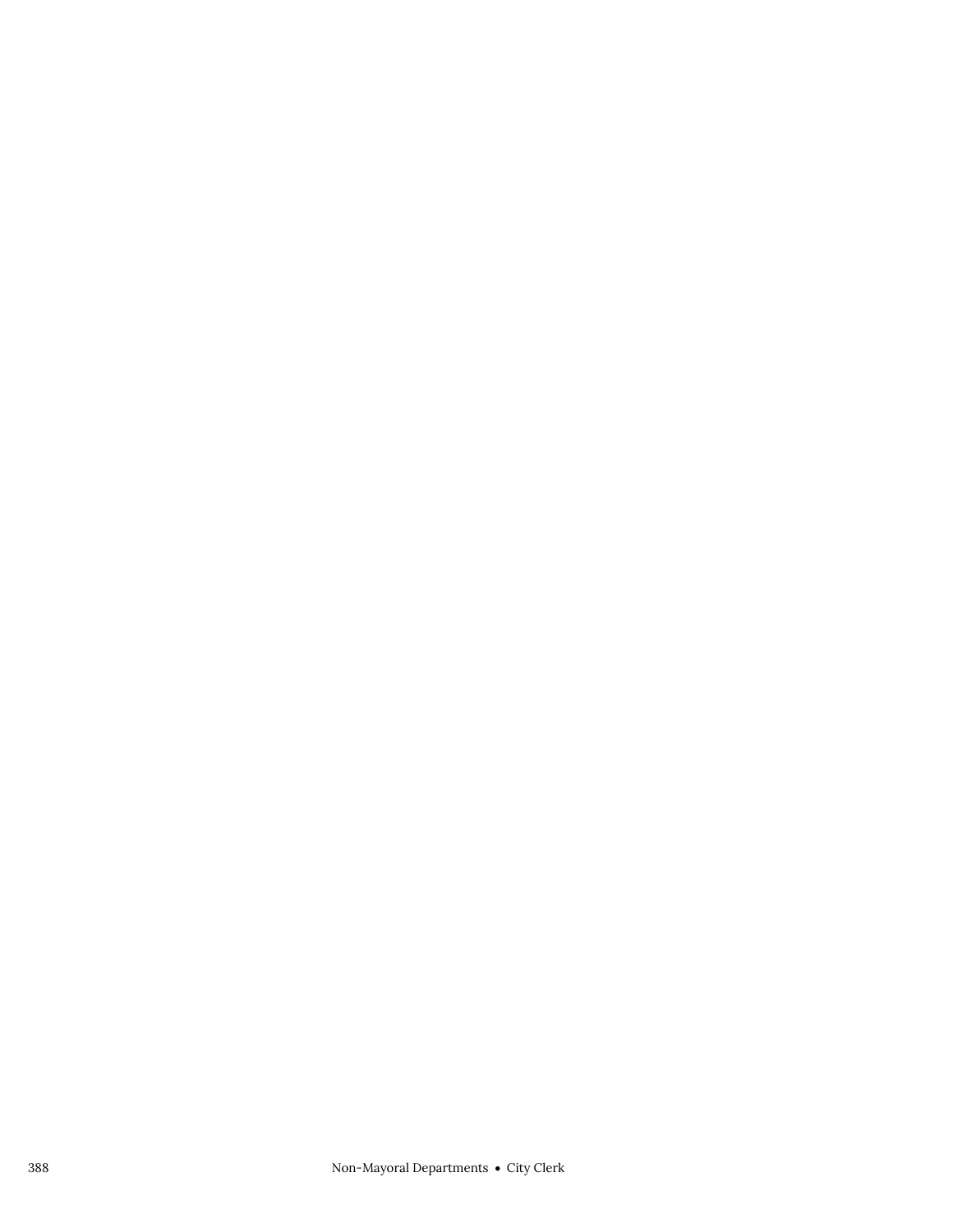# City Council Operating Budget

### **Ed Flynn,** *Council President,* **Appropriation 112000**

### **Department Mission**

City Council

As the Legislative body of the City, the City Council serves as a link between the citizens of Boston and their municipal government. Through the filing of legislation, the enactment of orders, ordinances and resolutions, the Council actively represents the diverse interests of Bostonians while ensuring the efficient and cost effective delivery of services. The Council fulfills its obligation as the appropriating authority by analyzing appropriations and loan orders.

### <span id="page-12-0"></span>**Selected Performance Goals**

### **City Councilors**

- To ensure the sustainable and efficient delivery of city services for Boston residents.
- To review, create and/or strengthen policies and laws that address the current and future needs of Boston residents, businesses and organizations.

| <b>Operating Budget</b>      | Program Name                                                              | <b>Total Actual '20</b>         |                                 | Total Actual '21 Total Approp '22 Total Budget '23 |                                 |
|------------------------------|---------------------------------------------------------------------------|---------------------------------|---------------------------------|----------------------------------------------------|---------------------------------|
|                              | Administration<br><b>City Councilors</b><br>Legislative/Financial Support | 326,790<br>4,613,843<br>567,498 | 495,947<br>4,474,736<br>617,743 | 481,145<br>5,071,278<br>583,977                    | 559,930<br>5,655,892<br>583,077 |
|                              | <b>Total</b>                                                              | 5,508,131                       | 5,588,426                       | 6,136,400                                          | 6,798,899                       |
|                              |                                                                           |                                 |                                 |                                                    |                                 |
| <b>External Funds Budget</b> | <b>Fund Name</b>                                                          | <b>Total Actual '20</b>         |                                 | Total Actual '21 Total Approp '22 Total Budget '23 |                                 |
|                              | Racial Equity Training                                                    | 50.000                          | $\mathbf{0}$                    | $\mathbf{0}$                                       | 0                               |
|                              | Total                                                                     | 50,000                          | $\bf{0}$                        | $\bf{0}$                                           | $\bf{0}$                        |
|                              |                                                                           |                                 |                                 |                                                    |                                 |
| <b>Operating Budget</b>      |                                                                           | <b>Actual</b> '20               | <b>Actual</b> '21               | Approp '22                                         | Budget '23                      |
|                              | <b>Personnel Services</b><br>Non Personnel                                | 5,309,830<br>198,301            | 5,385,220<br>203,206            | 5,820,000<br>316,400                               | 6,224,999<br>573,900            |
|                              | Total                                                                     | 5,508,131                       | 5,588,426                       | 6,136,400                                          | 6,798,899                       |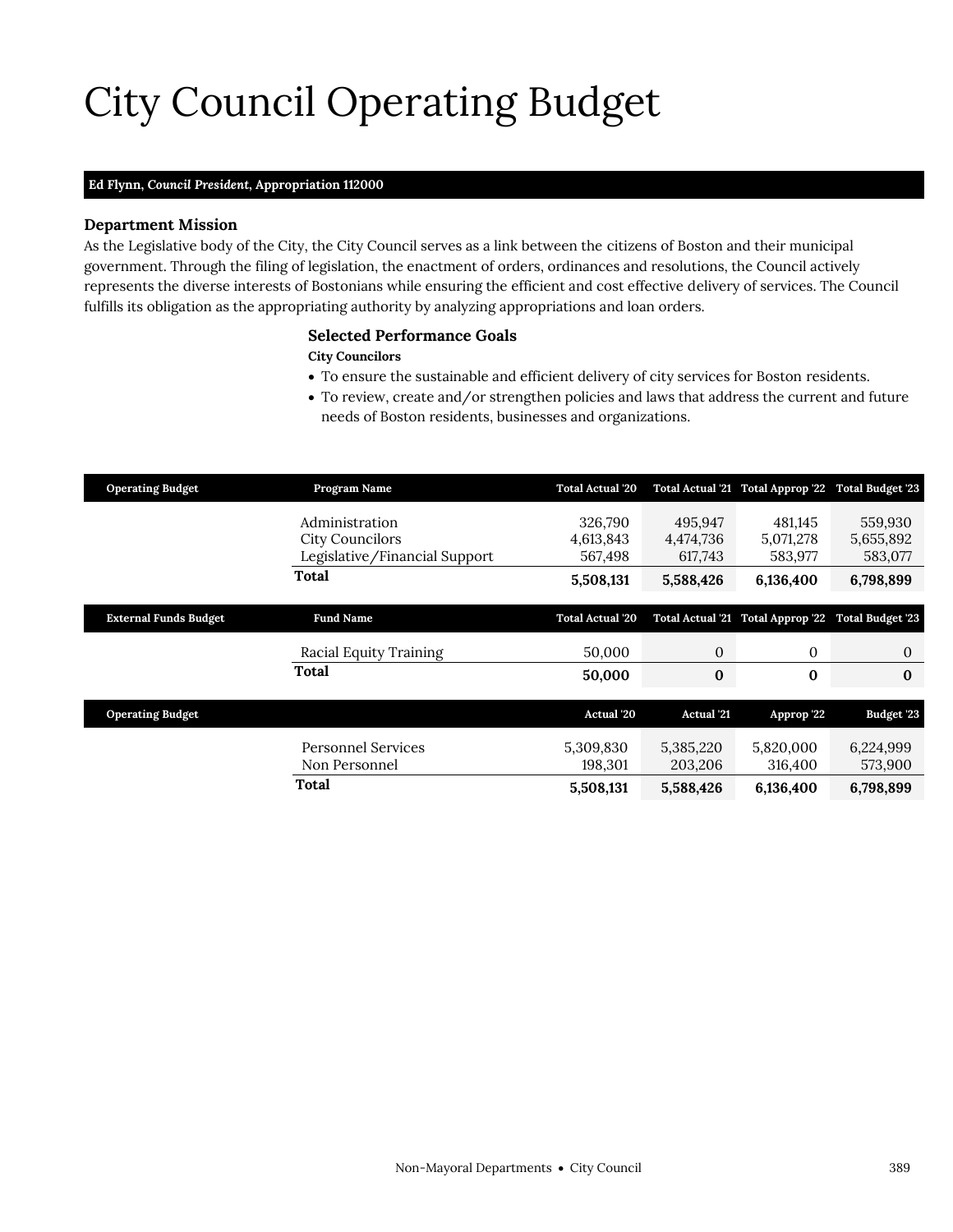### City Council Operating Budget



### **Authorizing Statutes**

- Structure of City Council, 1948 Mass. Acts ch. 452, as amended.
- District Representation, 1982 Mass. Acts ch. 605; 1991 Mass. Acts ch. 108; 1986 Mass. Acts ch. 343.

### **Description of Services**

Members draft and file legislation on a wide range of public affairs in Boston designed to improve the quality of life for its citizens. Each year the Council conducts an extensive series of public hearings to review the Mayor's appropriation request for the subsequent fiscal year. After a thorough analysis and determination that the request is fiscally sound, the Council approves an appropriation. Constituent needs are served as directed by each individual councilor.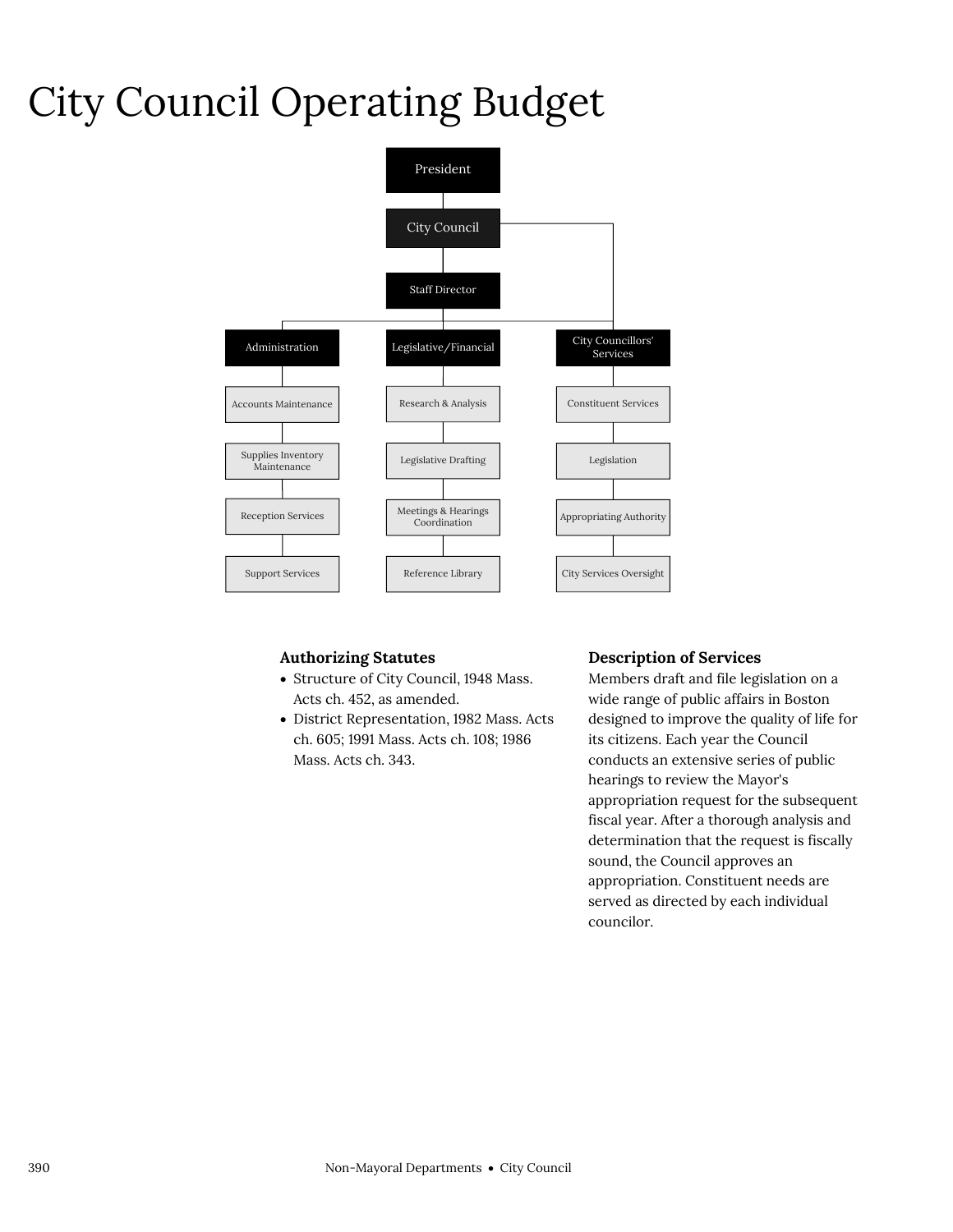# Department History

| <b>Personnel Services</b>                                                                                                                                                                                                                                                         | FY20 Expenditure                                                                                | FY21 Expenditure                                                                      | FY22 Appropriation                                                                 | <b>FY23 Recommended</b>                                               | Inc/Dec 22 vs 23                                                              |
|-----------------------------------------------------------------------------------------------------------------------------------------------------------------------------------------------------------------------------------------------------------------------------------|-------------------------------------------------------------------------------------------------|---------------------------------------------------------------------------------------|------------------------------------------------------------------------------------|-----------------------------------------------------------------------|-------------------------------------------------------------------------------|
| 51000 Permanent Employees<br>51100 Emergency Employees<br>51200 Overtime<br>51600 Unemployment Compensation<br>51700 Workers' Compensation<br><b>Total Personnel Services</b>                                                                                                     | 5,293,088<br>0<br>$\mathbf{0}$<br>16,742<br>$\mathbf{0}$<br>5,309,830                           | 5,295,220<br>0<br>$\mathbf{0}$<br>90,000<br>$\mathbf{0}$<br>5,385,220                 | 5,700,000<br>$\mathbf{0}$<br>$\mathbf{0}$<br>90,000<br>30,000<br>5,820,000         | 6,104,999<br>0<br>$\mathbf{0}$<br>90,000<br>30,000<br>6,224,999       | 404,999<br>0<br>0<br>0<br>404,999                                             |
| <b>Contractual Services</b>                                                                                                                                                                                                                                                       | FY20 Expenditure                                                                                | FY21 Expenditure                                                                      | <b>FY22 Appropriation</b>                                                          | <b>FY23 Recommended</b>                                               | Inc/Dec 22 vs 23                                                              |
| 52100 Communications<br>52200 Utilities<br>52400 Snow Removal<br>52500 Garbage/Waste Removal<br>52600 Repairs Buildings & Structures<br>52700 Repairs & Service of Equipment<br>52800 Transportation of Persons<br>52900 Contracted Services<br><b>Total Contractual Services</b> | 13,355<br>0<br>0<br>0<br>$\overline{0}$<br>2,694<br>$-525$<br>119,766<br>135,290                | 24,720<br>0<br>0<br>0<br>0<br>$\Omega$<br>$-1,675$<br>105,575<br>128,620              | 20,000<br>0<br>0<br>0<br>$\overline{0}$<br>7,600<br>$\Omega$<br>179,500<br>207,100 | 20,000<br>0<br>0<br>0<br>0<br>7,600<br>$\Omega$<br>379,500<br>407,100 | 0<br>$\mathbf{0}$<br>$\Omega$<br>0<br>0<br>$\mathbf{0}$<br>200,000<br>200,000 |
| <b>Supplies &amp; Materials</b>                                                                                                                                                                                                                                                   | FY20 Expenditure                                                                                | FY21 Expenditure                                                                      | FY22 Appropriation                                                                 | FY23 Recommended                                                      | Inc/Dec 22 vs 23                                                              |
| 53000 Auto Energy Supplies<br>53200 Food Supplies<br>53400 Custodial Supplies<br>53500 Med, Dental, & Hosp Supply<br>53600 Office Supplies and Materials<br>53700 Clothing Allowance<br>53800 Educational Supplies & Mat                                                          | $\mathbf{0}$<br>8,594<br>0<br>$\mathbf{0}$<br>9,300<br>$\boldsymbol{0}$<br>$\mathbf{0}$         | $\mathbf 0$<br>1,691<br>0<br>$\mathbf{0}$<br>11,100<br>$\mathbf{0}$<br>$\mathbf{0}$   | $\mathbf{0}$<br>8,000<br>0<br>0<br>31,500<br>0<br>$\overline{0}$                   | 0<br>8,000<br>0<br>0<br>31,500<br>0<br>0                              | 0<br>$\mathbf{0}$<br>$\mathbf{0}$<br>0<br>$\mathbf{0}$<br>$\mathbf{0}$<br>0   |
| 53900 Misc Supplies & Materials<br><b>Total Supplies &amp; Materials</b>                                                                                                                                                                                                          | 0<br>17,894                                                                                     | $\mathbf{0}$<br>12,791                                                                | 0<br>39,500                                                                        | $\Omega$<br>39,500                                                    | 0<br>$\Omega$                                                                 |
| <b>Current Chgs &amp; Oblig</b>                                                                                                                                                                                                                                                   | FY20 Expenditure                                                                                | FY21 Expenditure                                                                      | FY22 Appropriation                                                                 | <b>FY23 Recommended</b>                                               | Inc/Dec 22 vs 23                                                              |
| 54300 Workers' Comp Medical<br>54400 Legal Liabilities<br>54500 Aid To Veterans<br>54600 Current Charges H&I<br>54700 Indemnification<br>54800 Reserve Account<br>54900 Other Current Charges<br>Total Current Chgs & Oblig                                                       | 0<br>$\overline{0}$<br>0<br>$\mathbf 0$<br>$\overline{0}$<br>$\overline{0}$<br>15,493<br>15,493 | 0<br>$\mathbf{0}$<br>0<br>$\mathbf 0$<br>$\mathbf{0}$<br>$\Omega$<br>14,940<br>14,940 | 10,000<br>0<br>0<br>0<br>$\overline{0}$<br>$\overline{0}$<br>29,300<br>39,300      | 10,000<br>0<br>0<br>0<br>0<br>$\Omega$<br>29,300<br>39,300            | 0<br>0<br>$\mathbf{0}$<br>0<br>$\mathbf{0}$<br>$\Omega$<br>0<br>$\mathbf{0}$  |
| Equipment                                                                                                                                                                                                                                                                         | FY20 Expenditure                                                                                | FY21 Expenditure                                                                      | <b>FY22 Appropriation</b>                                                          | FY23 Recommended                                                      | Inc/Dec 22 vs 23                                                              |
| 55000 Automotive Equipment<br>55400 Lease/Purchase<br>55600 Office Furniture & Equipment<br>55900 Misc Equipment<br><b>Total Equipment</b>                                                                                                                                        | $\mathbf{0}$<br>$\mathbf 0$<br>3,745<br>25,879<br>29,624                                        | $\mathbf{0}$<br>$\mathbf{0}$<br>5,696<br>41,159<br>46,855                             | $\mathbf{0}$<br>$\mathbf{0}$<br>8,000<br>22,500<br>30,500                          | 0<br>$\mathbf{0}$<br>8,000<br>80,000<br>88,000                        | 0<br>$\mathbf{0}$<br>0<br>57,500<br>57,500                                    |
| Other                                                                                                                                                                                                                                                                             | FY20 Expenditure                                                                                | FY21 Expenditure                                                                      | <b>FY22 Appropriation</b>                                                          | FY23 Recommended                                                      | Inc/Dec 22 vs 23                                                              |
| 56200 Special Appropriation<br>57200 Structures & Improvements<br>58000 Land & Non-Structure<br><b>Total Other</b><br><b>Grand Total</b>                                                                                                                                          | $\mathbf{0}$<br>$\mathbf{0}$<br>0<br>0<br>5,508,131                                             | 0<br>$\mathbf 0$<br>0<br>0<br>5,588,426                                               | 0<br>$\mathbf 0$<br>0<br>0<br>6,136,400                                            | 0<br>$\mathbf 0$<br>0<br>0<br>6,798,899                               | 0<br>0<br>0<br>0<br>662,499                                                   |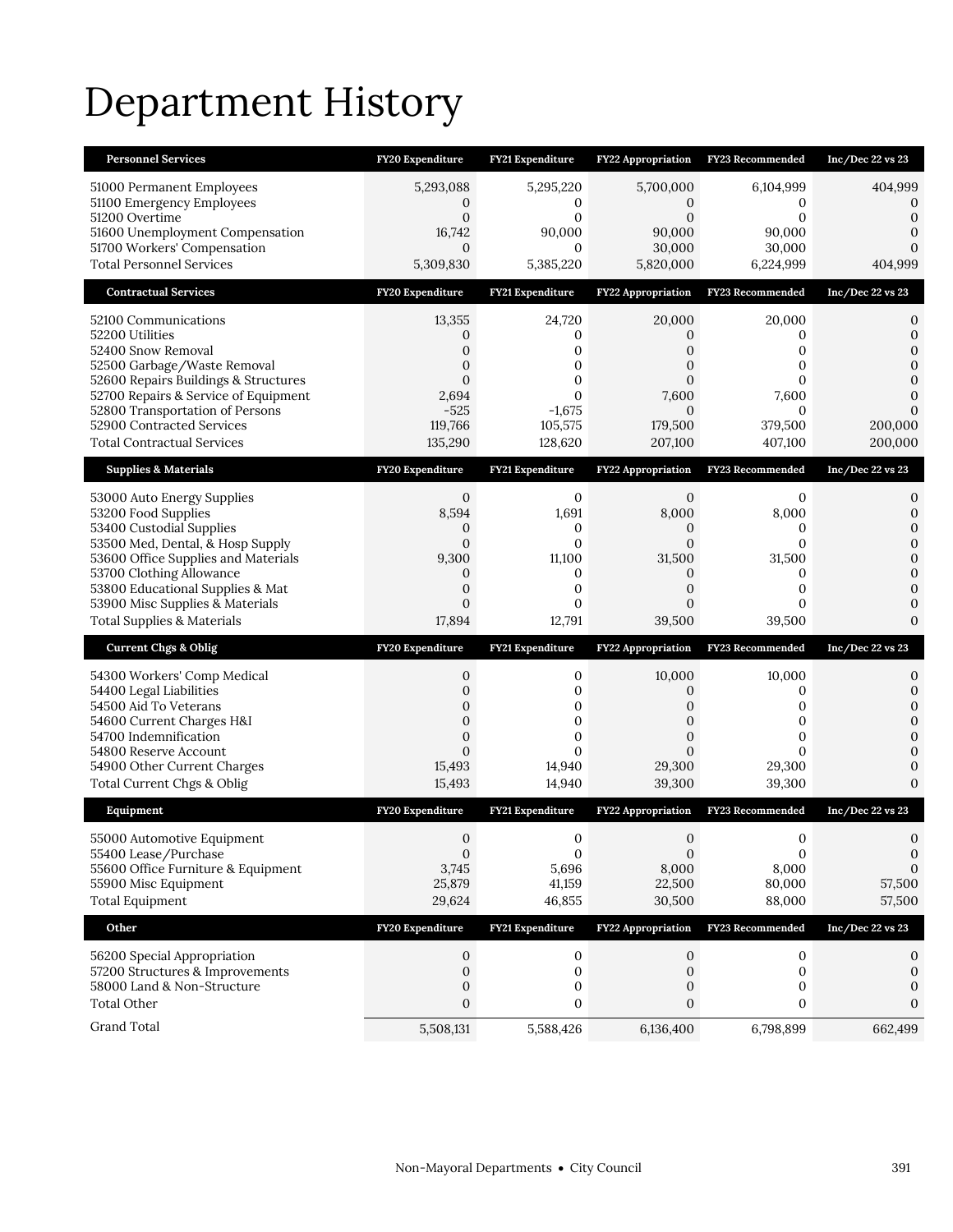### Department Personnel

| Title                                   | Union<br>Code | Grade | Position | FY23 Salary | Title                                   | Union<br>Code | Grade | Position | <b>FY23 Salary</b> |
|-----------------------------------------|---------------|-------|----------|-------------|-----------------------------------------|---------------|-------|----------|--------------------|
|                                         |               |       |          |             |                                         |               |       |          |                    |
| Admin Asst (CC)                         | <b>CCE</b>    | NG    | 22.00    | 792,249     | Compliance Director & Staff<br>Counsel  | <b>CCS</b>    | NG    | 1.00     | 97,581             |
| Administrative & Technical<br>Asst      | <b>CCS</b>    | NG    | 1.00     | 51,711      | Dir of Legislative Budget<br>Analysis   | <b>CCS</b>    | NG    | 1.00     | 91,644             |
| Business Manager (CC)                   | <b>CCS</b>    | NG    | 1.00     | 69,013      | Off Manager                             | <b>CCS</b>    | NG    | 1.00     | 49,708             |
| <b>Central Staff Director</b>           | <b>CCS</b>    | NG    | 1.00     | 100,198     | Research & Policy Director              | <b>CCS</b>    | NG.   | 1.00     | 82,056             |
| City Councilor                          | <b>CCE</b>    | NG    | 13.00    | 1,349,200   | Secretary                               | <b>CCE</b>    | NG    | 68.00    | 2,132,036          |
| City Messenger & Sr Legislative<br>Asst | CCS           | NG    | 1.00     | 69,386      | Sr Legislative Asst & Budget<br>Analyst | <b>CCS</b>    | NG    | 2.00     | 132,153            |
|                                         |               |       |          |             | Television Operations & Tech<br>Manager | <b>CCS</b>    | NG    | 1.00     | 82,403             |
|                                         |               |       |          |             | Total                                   |               |       | 114      | 5,099,338          |
|                                         |               |       |          |             | Adjustments                             |               |       |          |                    |
|                                         |               |       |          |             | Differential Payments                   |               |       |          | $\mathbf{0}$       |
|                                         |               |       |          |             | Other                                   |               |       |          | 1,015,407          |
|                                         |               |       |          |             | Chargebacks                             |               |       |          | 0                  |
|                                         |               |       |          |             | Salary Savings                          |               |       |          | $-9,745$           |

**FY23 Total Request 6,104,999**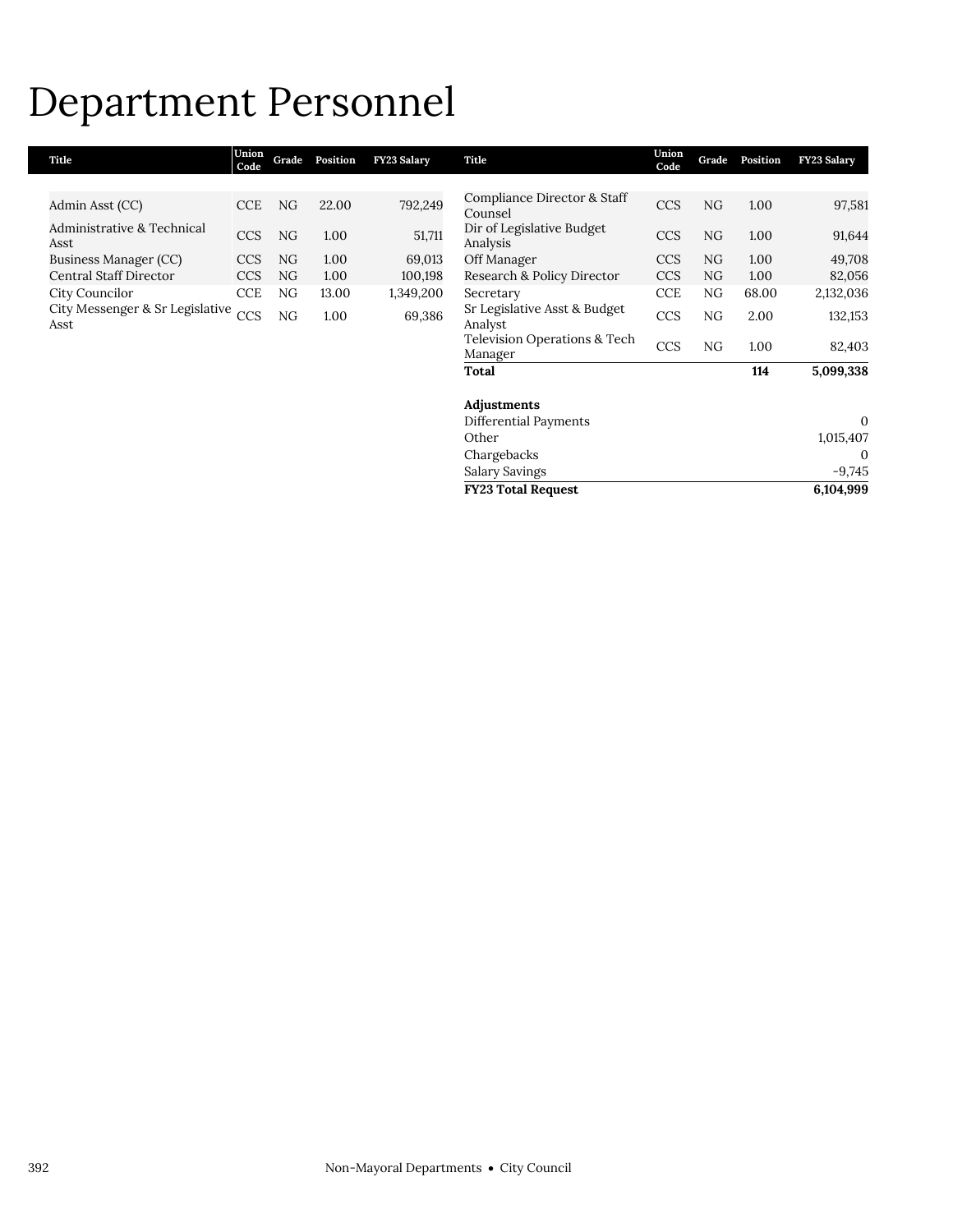# External Funds History

| <b>Personnel Services</b>                                                                                                                                                                                                                                                                                 | FY20 Expenditure                                                                                                                 | <b>FY21 Expenditure</b>                                                 | FY22 Appropriation                                                                                   | <b>FY23 Recommended</b>                             | Inc/Dec 22 vs 23                                                                                       |
|-----------------------------------------------------------------------------------------------------------------------------------------------------------------------------------------------------------------------------------------------------------------------------------------------------------|----------------------------------------------------------------------------------------------------------------------------------|-------------------------------------------------------------------------|------------------------------------------------------------------------------------------------------|-----------------------------------------------------|--------------------------------------------------------------------------------------------------------|
| 51000 Permanent Employees<br>51100 Emergency Employees<br>51200 Overtime<br>51300 Part Time Employees<br>51400 Health Insurance<br>51500 Pension & Annuity<br>51600 Unemployment Compensation<br>51700 Workers' Compensation<br>51800 Indirect Costs<br>51900 Medicare<br><b>Total Personnel Services</b> | $\mathbf{0}$<br>$\mathbf 0$<br>$\mathbf 0$<br>$\mathbf{0}$<br>0<br>$\mathbf{0}$<br>$\overline{0}$<br>0<br>$\mathbf{0}$<br>0<br>0 | 0<br>$\mathbf 0$<br>0<br>0<br>0<br>0<br>$\mathbf 0$<br>0<br>0<br>0<br>0 | 0<br>0<br>$\mathbf 0$<br>0<br>0<br>0<br>$\mathbf{0}$<br>0<br>$\mathbf{0}$<br>0<br>$\mathbf{0}$       | 0<br>0<br>0<br>0<br>0<br>0<br>0<br>0<br>0<br>0<br>0 | 0<br>0<br>$\mathbf{0}$<br>$\mathbf{0}$<br>0<br>0<br>$\mathbf{0}$<br>$\mathbf{0}$<br>0<br>0<br>$\Omega$ |
| <b>Contractual Services</b>                                                                                                                                                                                                                                                                               | FY20 Expenditure                                                                                                                 | FY21 Expenditure                                                        | FY22 Appropriation                                                                                   | <b>FY23 Recommended</b>                             | Inc/Dec 22 vs 23                                                                                       |
| 52100 Communications<br>52200 Utilities<br>52400 Snow Removal<br>52500 Garbage/Waste Removal<br>52600 Repairs Buildings & Structures<br>52700 Repairs & Service of Equipment<br>52800 Transportation of Persons<br>52900 Contracted Services<br><b>Total Contractual Services</b>                         | 0<br>$\mathbf 0$<br>0<br>$\mathbf{0}$<br>$\overline{0}$<br>$\mathbf{0}$<br>$\mathbf{0}$<br>50,000<br>50,000                      | 0<br>$\mathbf 0$<br>0<br>0<br>0<br>0<br>$\mathbf 0$<br>0<br>0           | 0<br>$\mathbf 0$<br>0<br>$\mathbf{0}$<br>0<br>0<br>$\mathbf{0}$<br>0<br>$\mathbf{0}$                 | 0<br>0<br>0<br>0<br>0<br>0<br>0<br>0<br>0           | 0<br>0<br>$\mathbf{0}$<br>$\mathbf{0}$<br>$\mathbf{0}$<br>$\mathbf{0}$<br>0<br>0<br>0                  |
| <b>Supplies &amp; Materials</b>                                                                                                                                                                                                                                                                           | FY20 Expenditure                                                                                                                 | FY21 Expenditure                                                        | FY22 Appropriation                                                                                   | FY23 Recommended                                    | Inc/Dec 22 vs 23                                                                                       |
| 53000 Auto Energy Supplies<br>53200 Food Supplies<br>53400 Custodial Supplies<br>53500 Med, Dental, & Hosp Supply<br>53600 Office Supplies and Materials<br>53700 Clothing Allowance<br>53800 Educational Supplies & Mat<br>53900 Misc Supplies & Materials<br><b>Total Supplies &amp; Materials</b>      | 0<br>$\overline{0}$<br>0<br>$\overline{0}$<br>$\mathbf{0}$<br>$\mathbf{0}$<br>0<br>$\mathbf{0}$<br>$\overline{0}$                | 0<br>$\mathbf 0$<br>0<br>$\mathbf 0$<br>0<br>0<br>0<br>$\mathbf 0$<br>0 | 0<br>$\overline{0}$<br>0<br>$\mathbf{0}$<br>$\mathbf{0}$<br>0<br>0<br>$\mathbf{0}$<br>$\overline{0}$ | 0<br>0<br>0<br>0<br>0<br>0<br>0<br>0<br>0           | 0<br>0<br>0<br>$\mathbf{0}$<br>$\mathbf{0}$<br>$\mathbf{0}$<br>0<br>$\mathbf{0}$<br>$\Omega$           |
| <b>Current Chgs &amp; Oblig</b>                                                                                                                                                                                                                                                                           | FY20 Expenditure                                                                                                                 | FY21 Expenditure                                                        |                                                                                                      | FY22 Appropriation FY23 Recommended                 | $Inc/Dec$ 22 vs 23                                                                                     |
| 54300 Workers' Comp Medical<br>54400 Legal Liabilities<br>54600 Current Charges H&I<br>54700 Indemnification<br>54800 Reserve Account<br>54900 Other Current Charges<br>Total Current Chgs & Oblig                                                                                                        | 0<br>0<br>0<br>0<br>$\mathbf{0}$<br>0<br>$\boldsymbol{0}$                                                                        | 0<br>0<br>0<br>0<br>0<br>0<br>0                                         | 0<br>0<br>0<br>0<br>$\mathbf{0}$<br>0                                                                | 0<br>0<br>0<br>0<br>0<br>0                          | 0<br>0<br>0<br>0<br>0<br>$\mathbf{0}$                                                                  |
| Equipment                                                                                                                                                                                                                                                                                                 | <b>FY20 Expenditure</b>                                                                                                          | FY21 Expenditure                                                        | <b>FY22 Appropriation</b>                                                                            | FY23 Recommended                                    | Inc/Dec 22 vs 23                                                                                       |
| 55000 Automotive Equipment<br>55400 Lease/Purchase<br>55600 Office Furniture & Equipment<br>55900 Misc Equipment<br><b>Total Equipment</b>                                                                                                                                                                | 0<br>$\mathbf 0$<br>$\mathbf 0$<br>0<br>0                                                                                        | $\mathbf 0$<br>0<br>0<br>0<br>0                                         | 0<br>0<br>0<br>0<br>0                                                                                | 0<br>$\mathbf{0}$<br>0<br>0<br>0                    | 0<br>$\mathbf{0}$<br>0<br>0<br>0                                                                       |
| Other                                                                                                                                                                                                                                                                                                     | FY20 Expenditure                                                                                                                 | FY21 Expenditure                                                        | FY22 Appropriation                                                                                   | FY23 Recommended                                    | Inc/Dec 22 vs 23                                                                                       |
| 56200 Special Appropriation<br>57200 Structures & Improvements<br>58000 Land & Non-Structure<br><b>Total Other</b>                                                                                                                                                                                        | 0<br>$\boldsymbol{0}$<br>0<br>$\mathbf{0}$                                                                                       | 0<br>$\boldsymbol{0}$<br>$\mathbf 0$<br>0                               | 0<br>$\boldsymbol{0}$<br>0<br>0                                                                      | $\mathbf 0$<br>0<br>0<br>0                          | 0<br>$\mathbf{0}$<br>0<br>0                                                                            |
| Grand Total                                                                                                                                                                                                                                                                                               | 50,000                                                                                                                           | $\mathbf 0$                                                             | $\boldsymbol{0}$                                                                                     | 0                                                   | $\mathbf{0}$                                                                                           |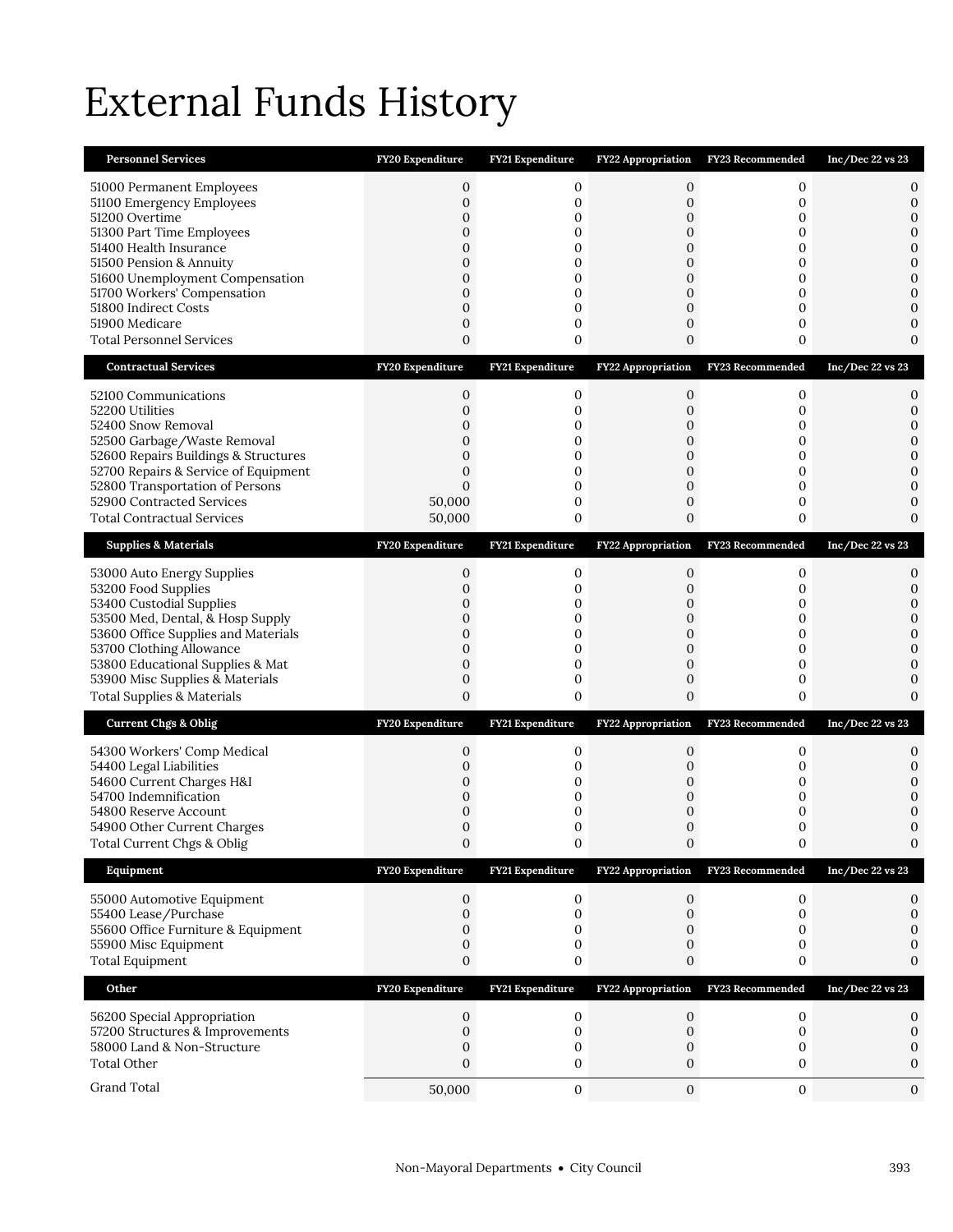### <span id="page-17-0"></span>Program 1. Administration

### **Yuleidy Valdez,** *Manager,* **Organization 112100**

### **Program Description**

The Administration Program is responsible for providing staff resources and administrative direction to City Council programs. It also oversees budgeting, purchasing, information systems, and personnel matters for the City Council.

| <b>Operating Budget</b> |                                     | <b>Actual</b> '20 | <b>Actual</b> '21  | Approp 22          | Budget '23         |
|-------------------------|-------------------------------------|-------------------|--------------------|--------------------|--------------------|
|                         | Personnel Services<br>Non Personnel | 280.657<br>46.133 | 384.477<br>111.470 | 371,045<br>110.100 | 392,330<br>167,600 |
|                         | Total                               | 326,790           | 495.947            | 481.145            | 559,930            |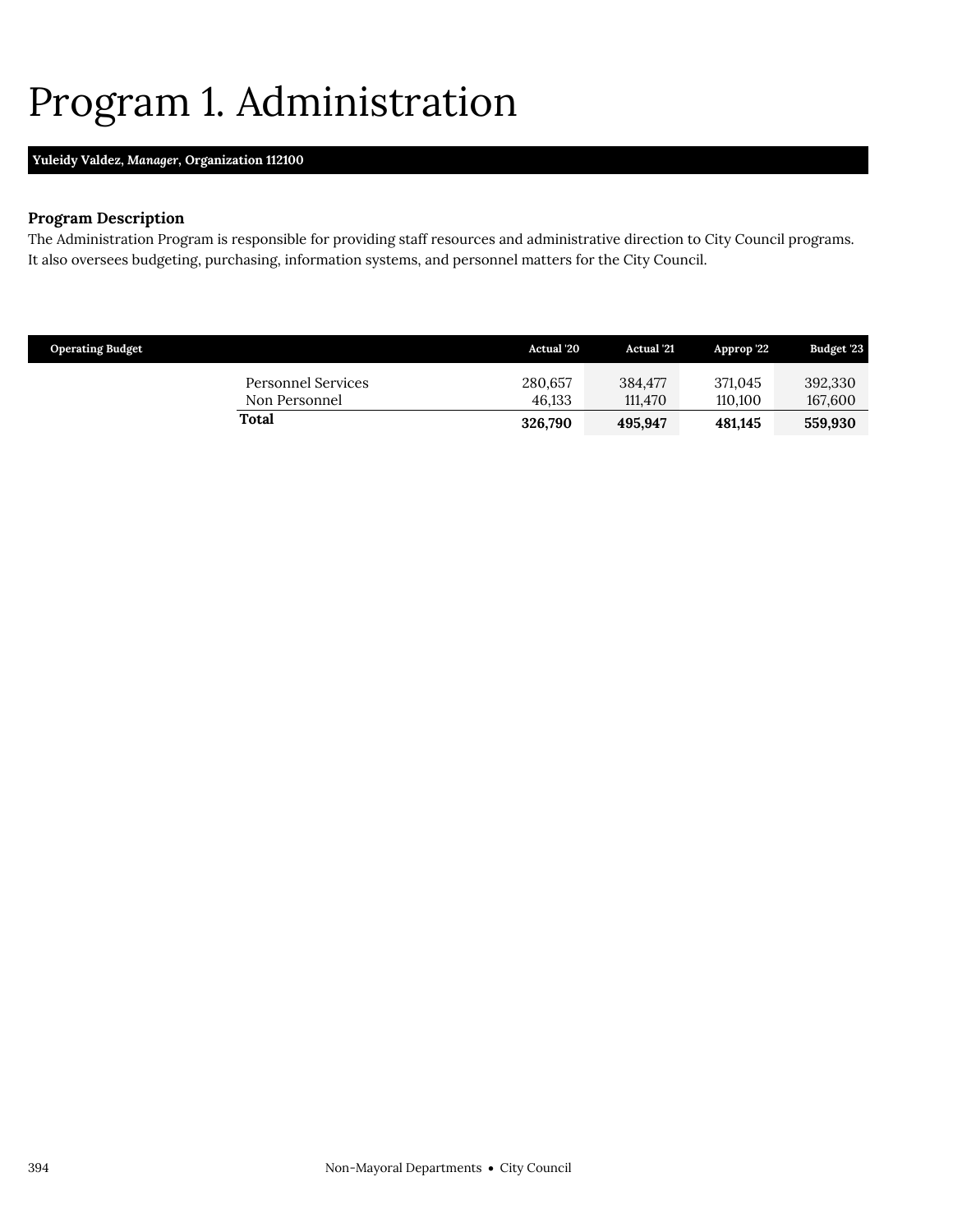# <span id="page-18-0"></span>Program 2. City Councilors

### **Ed Flynn,** *Manager,* **Organization 112200**

### **Program Description**

The City Councilors program provides a liaison between Bostonians and their municipal government, and advocates on behalf of constituent needs at the city department, state, and federal levels. The program also translates appropriate citizen concerns into Council legislation.

| <b>Operating Budget</b> |             | <b>Actual</b> '20                                                                                                                                             | <b>Actual '21</b>   | Approp '22                                                                             | Budget '23           |
|-------------------------|-------------|---------------------------------------------------------------------------------------------------------------------------------------------------------------|---------------------|----------------------------------------------------------------------------------------|----------------------|
|                         |             | 4,477,620<br>136,223                                                                                                                                          | 4,412,764<br>61,972 | 4,899,178<br>172,100                                                                   | 5,283,792<br>372,100 |
|                         |             | 4,613,843                                                                                                                                                     | 4,474,736           | 5,071,278                                                                              | 5,655,892            |
|                         |             |                                                                                                                                                               |                     |                                                                                        |                      |
|                         |             | <b>Actual</b> '20                                                                                                                                             | <b>Actual</b> '21   | Projected '22                                                                          | Target '23           |
|                         |             | 399<br>43<br>111                                                                                                                                              | 420<br>64<br>110    | 365<br>24<br>114                                                                       | 375<br>64<br>100     |
|                         | Performance | <b>Personnel Services</b><br>Non Personnel<br>Total<br><b>Performance Measures</b><br><b>Administrative Matters</b><br>Appropriations & Loan Orders<br>Grants |                     | To ensure the sustainable and efficient delivery of city services for Boston residents |                      |

#### **Goal:** To maximize opportunities for citizen input into the Council's legislative process

| <b>Performance Measures</b>                     | <b>Actual</b> '20 | <b>Actual</b> '21 | Projected '22 | Target '23 |  |
|-------------------------------------------------|-------------------|-------------------|---------------|------------|--|
| Legislative matters receiving public<br>hearing | 204               | 190               | 205           | 220        |  |
| Orders for Hearings                             | 113               | 120               | 62            | 145        |  |
| Public hearings held                            | 146               | 120               | 150           | 160        |  |

### Goal: To review, create and/or strengthen policies and laws that address the current and future needs of Boston residents, businesses and organizations

| <b>Performance Measures</b>                                 | Actual '20<br><b>Actual</b> '21 |     | Projected '22 | Target '23 |
|-------------------------------------------------------------|---------------------------------|-----|---------------|------------|
| Council working sessions and<br>meetings                    | 20                              | 15  | 21            | 15         |
| <b>Home Rule Petitions</b>                                  | 8                               | 10  | 14            | 12         |
| Hours of Council meetings, hearings<br>and working sessions | 337                             | 300 | 325           | 360        |
| Legislative Resolutions                                     | 67                              | 45  | 45            | 52         |
| Ordinances                                                  | 8                               | 13  | 15            | 16         |
| Regular Council sessions                                    | 35                              | 35  | 33            | 35         |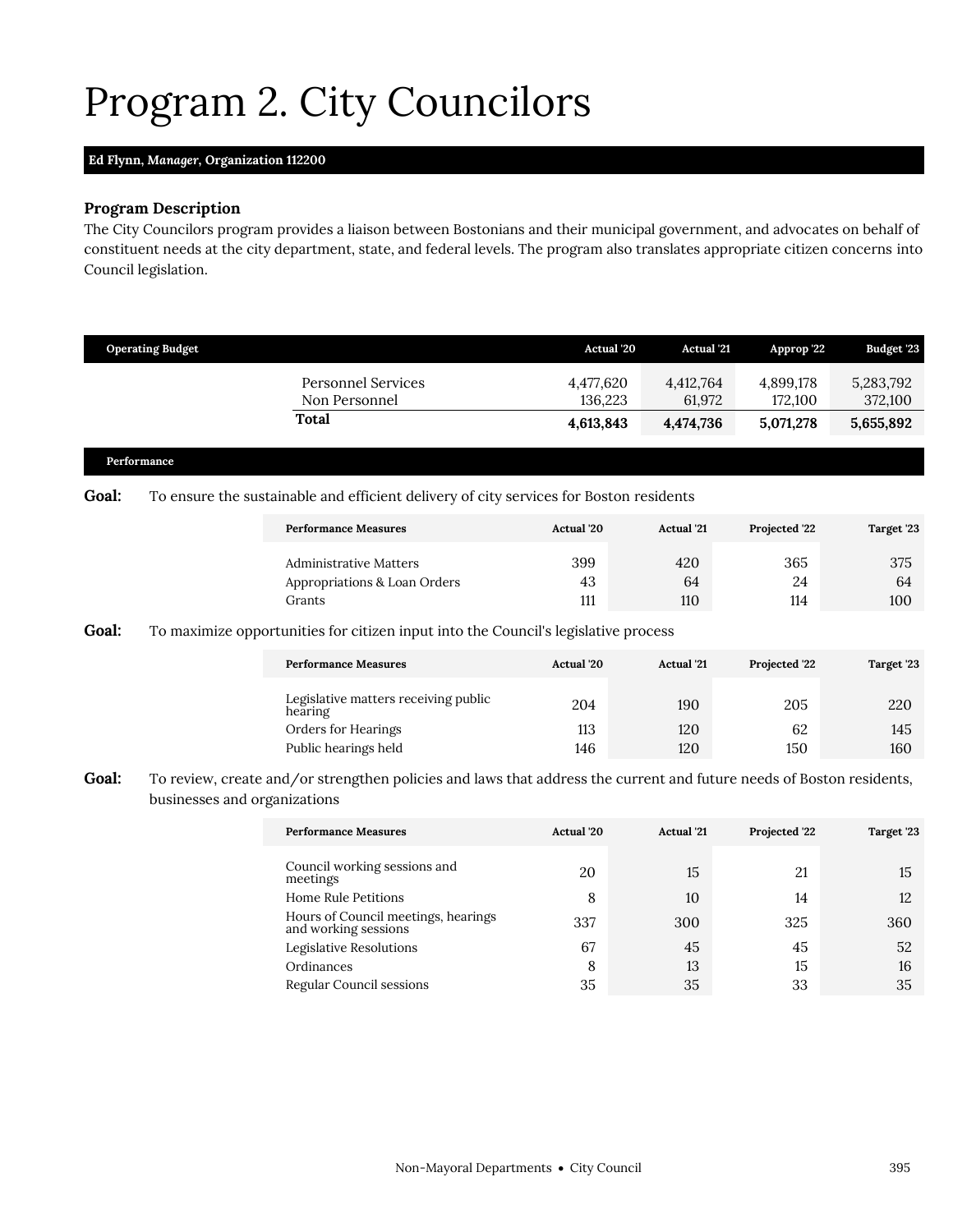# <span id="page-19-0"></span>Program 3. Legislative/Financial Support

### **Yuleidy Valdez,** *Manager,* **Organization 112300**

### **Program Description**

The mission of the Legislative/Financial Support Program is to provide research and draft legislation to be filed by City Councilors and provide analysis of legislation introduced by the Mayor. The program also provides a comprehensive analysis of the operating and capital budgets. The program maintains the Council's municipal reference library, furnishing City departments and the general public with information on municipal government.

| <b>Operating Budget</b>             | <b>Actual</b> '20 | <b>Actual</b> '21 | Approp '22        | <b>Budget '23</b> |
|-------------------------------------|-------------------|-------------------|-------------------|-------------------|
| Personnel Services<br>Non Personnel | 551,553<br>15.945 | 587,979<br>29.764 | 549.777<br>34.200 | 548.877<br>34,200 |
| Total                               | 567,498           | 617.743           | 583.977           | 583,077           |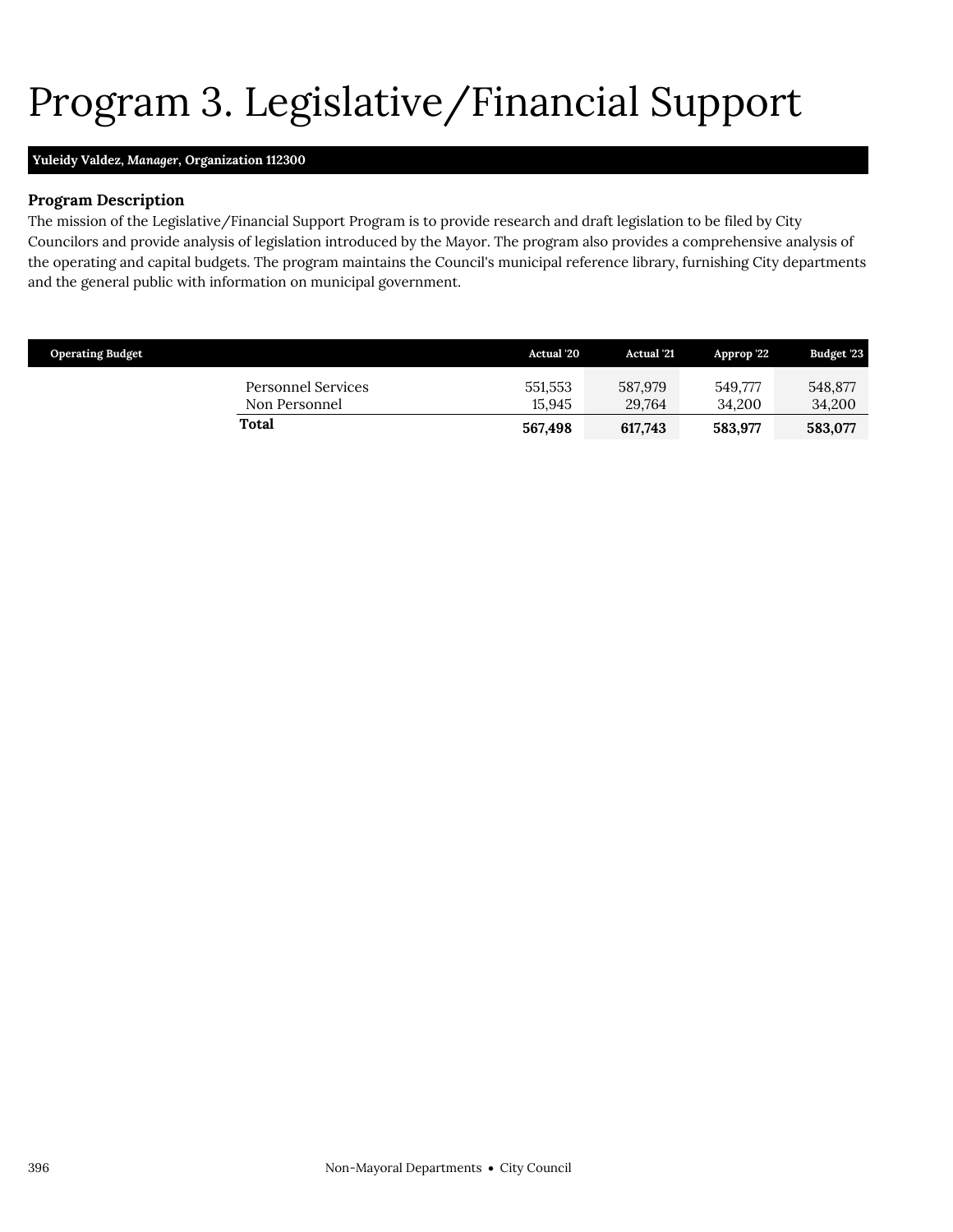# <span id="page-20-0"></span>Finance Commission Operating Budget

### **Matt Cahill,** *Director,* **Appropriation 193000**

### **Department Mission**

Finance Commission

The mission of the Finance Commission is to investigate matters relating to appropriations, loans, expenditures, accounts and methods of administration affecting the City of Boston or Suffolk County, or any department thereof which the Commission determines requires investigation. The Commission reports its findings to the Mayor, the City Council, and the general public.

| <b>Operating Budget</b> | Program Name                        | <b>Total Actual '20</b> |                  | Total Actual '21 Total Approp '22 Total Budget '23 |                   |
|-------------------------|-------------------------------------|-------------------------|------------------|----------------------------------------------------|-------------------|
|                         | Finance Commission                  | 289.514                 | 293,489          | 304,075                                            | 307,581           |
|                         | Total                               | 289.514                 | 293,489          | 304,075                                            | 307,581           |
|                         |                                     |                         |                  |                                                    |                   |
| <b>Operating Budget</b> |                                     | <b>Actual '20</b>       | Actual '21       | Approp '22                                         | <b>Budget '23</b> |
|                         |                                     |                         |                  |                                                    |                   |
|                         | Personnel Services<br>Non Personnel | 287.327<br>2,187        | 291,856<br>1,633 | 296.825<br>7,250                                   | 300,331<br>7,250  |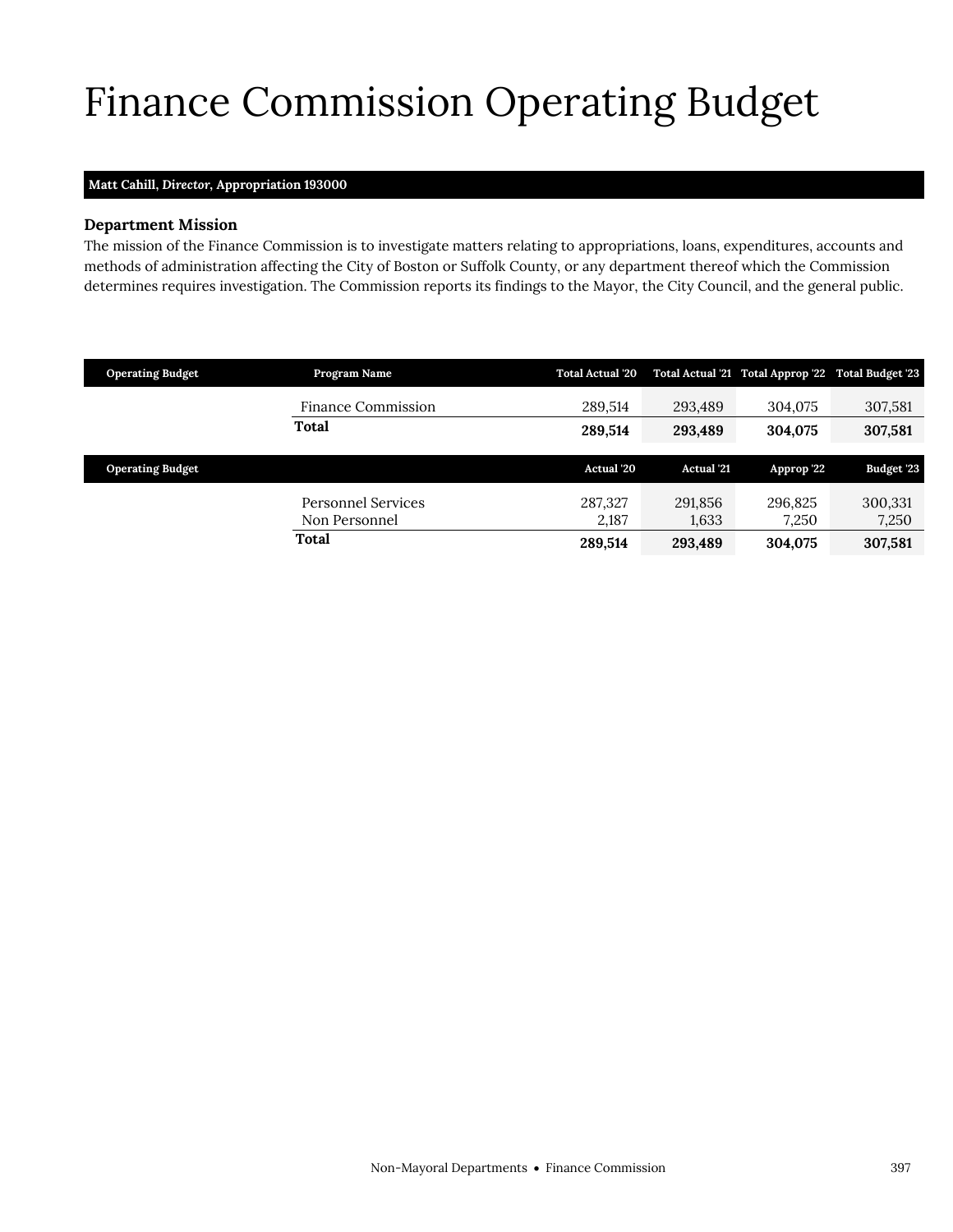### Finance Commission Operating Budget



### **Authorizing Statutes**

- Finance Commission, 1908 Mass. Acts ch. 562; 1909 Mass. Acts ch. 486, § 17.
- Duties, 1909 Mass. Acts ch. 486, § 18-19; 1948 Mass. Acts ch. 261.
- Referrals to Finance Commission by the Mayor, Auditor, or Collector-Treasurer, 1909 Mass. Acts ch. 486, § 18-19; 1948 Mass. Acts ch. 452, §§ 49-50.
- Expenses, 1965 Mass. Acts ch. 894.
- Powers, Penalties, Perjury, Depositions, Protection Against Self-Incrimination, 1909 Mass. Acts ch. 486, §§ 20-21, as amended.
- Off-Street Parking Facilities, Eminent Domain, 1946 Mass. Acts ch. 474, § 1a, as amended.

#### **Description of Services**

The Finance Commission conducts investigations into all matters it deems appropriate. The Commission hires independent staff who conduct many of the investigations, with the Commission publishing and presenting all final reports. The Finance Commission also reviews, and if necessary investigates, all contracts referred to it and reports its findings and recommendations to the Mayor.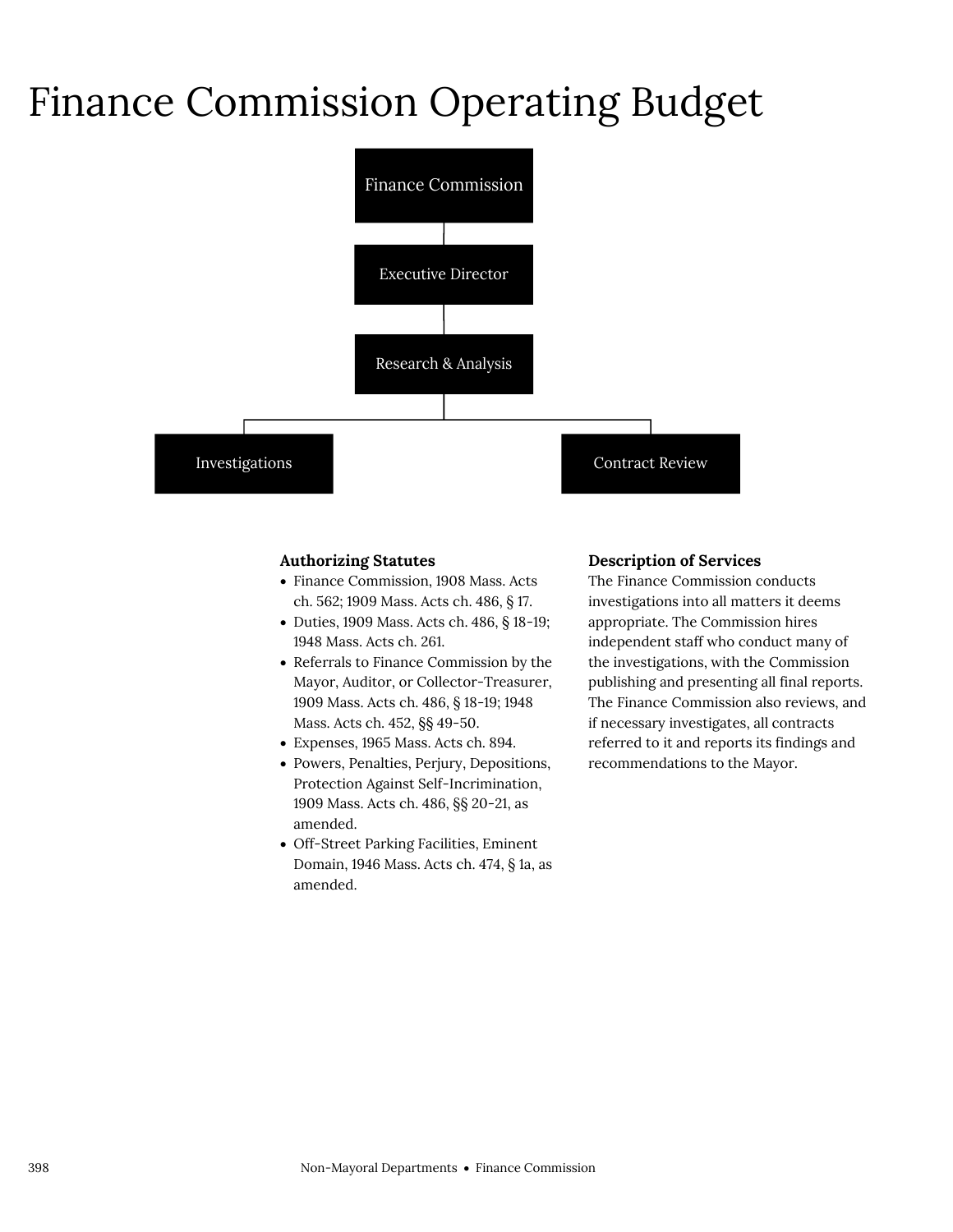# Department History

| <b>Personnel Services</b>                                                    | FY20 Expenditure             | FY21 Expenditure  | <b>FY22 Appropriation</b> | <b>FY23 Recommended</b> | Inc/Dec 22 vs 23               |
|------------------------------------------------------------------------------|------------------------------|-------------------|---------------------------|-------------------------|--------------------------------|
| 51000 Permanent Employees                                                    | 287,327                      | 291,856           | 296,825                   | 300,331                 | 3,506                          |
| 51100 Emergency Employees<br>51200 Overtime                                  | 0<br>$\mathbf 0$             | 0<br>$\mathbf 0$  | 0<br>$\mathbf 0$          | 0<br>0                  | 0<br>$\mathbf 0$               |
| 51600 Unemployment Compensation                                              | $\mathbf{0}$                 | 0                 | 0                         | 0                       | 0                              |
| 51700 Workers' Compensation                                                  | $\overline{0}$               | 0                 | $\overline{0}$            | 0                       | $\Omega$                       |
| <b>Total Personnel Services</b>                                              | 287,327                      | 291,856           | 296,825                   | 300,331                 | 3,506                          |
| <b>Contractual Services</b>                                                  | FY20 Expenditure             | FY21 Expenditure  | <b>FY22 Appropriation</b> | <b>FY23 Recommended</b> | Inc/Dec 22 vs 23               |
| 52100 Communications                                                         | 1,582                        | 1,653             | 2,000                     | 2,000                   | 0                              |
| 52200 Utilities<br>52400 Snow Removal                                        | 0<br>0                       | 0<br>0            | 0<br>0                    | 0<br>0                  | $\mathbf{0}$<br>$\mathbf{0}$   |
| 52500 Garbage/Waste Removal                                                  | 0                            | 0                 | 0                         | 0                       | $\mathbf{0}$                   |
| 52600 Repairs Buildings & Structures<br>52700 Repairs & Service of Equipment | $\mathbf{0}$<br>$\mathbf{0}$ | 0<br>$\mathbf{0}$ | $\mathbf{0}$<br>250       | 0<br>250                | $\mathbf{0}$<br>$\overline{0}$ |
| 52800 Transportation of Persons                                              | 279                          | $-45$             | 600                       | 600                     | $\mathbf{0}$                   |
| 52900 Contracted Services                                                    | 228                          | $\mathbf{0}$      | 1,500                     | 1,500                   | 0                              |
| <b>Total Contractual Services</b>                                            | 2,089                        | 1,608             | 4,350                     | 4,350                   | $\mathbf{0}$                   |
| <b>Supplies &amp; Materials</b>                                              | FY20 Expenditure             | FY21 Expenditure  | FY22 Appropriation        | FY23 Recommended        | Inc/Dec 22 vs 23               |
| 53000 Auto Energy Supplies                                                   | 0                            | 0                 | 0                         | 0                       | 0                              |
| 53200 Food Supplies<br>53400 Custodial Supplies                              | 0<br>0                       | 0<br>0            | 0<br>0                    | 0<br>0                  | $\mathbf{0}$<br>$\mathbf{0}$   |
| 53500 Med, Dental, & Hosp Supply                                             | $\mathbf{0}$                 | 0                 | $\mathbf{0}$              | $\mathbf{0}$            | $\mathbf{0}$                   |
| 53600 Office Supplies and Materials<br>53700 Clothing Allowance              | 63<br>0                      | 25<br>0           | 525<br>0                  | 525<br>0                | $\overline{0}$<br>$\mathbf{0}$ |
| 53800 Educational Supplies & Mat                                             | $\overline{0}$               | $\mathbf 0$       | $\mathbf{0}$              | $\mathbf{0}$            | 0                              |
|                                                                              |                              |                   |                           |                         |                                |
| 53900 Misc Supplies & Materials                                              | $\boldsymbol{0}$             | 0                 | $\mathbf{0}$              | $\mathbf{0}$            | 0                              |
| <b>Total Supplies &amp; Materials</b>                                        | 63                           | 25                | 525                       | 525                     | $\Omega$                       |
| <b>Current Chgs &amp; Oblig</b>                                              | FY20 Expenditure             | FY21 Expenditure  | FY22 Appropriation        | FY23 Recommended        | Inc/Dec 22 vs 23               |
| 54300 Workers' Comp Medical                                                  | 0                            | 0                 | 0                         | 0                       | 0                              |
| 54400 Legal Liabilities                                                      | $\mathbf{0}$                 | 0                 | $\mathbf{0}$              | 0                       | 0                              |
| 54500 Aid To Veterans<br>54600 Current Charges H&I                           | 0<br>$\mathbf{0}$            | 0<br>0            | 0<br>$\mathbf{0}$         | 0<br>0                  | $\mathbf{0}$<br>0              |
| 54700 Indemnification                                                        | $\overline{0}$               | 0                 | $\overline{0}$            | 0                       | $\mathbf{0}$                   |
| 54800 Reserve Account                                                        | $\boldsymbol{0}$             | 0<br>0            | $\overline{0}$<br>250     | 0<br>250                | $\mathbf{0}$<br>0              |
| 54900 Other Current Charges<br>Total Current Chgs & Oblig                    | 35<br>35                     | 0                 | 250                       | 250                     | $\Omega$                       |
| Equipment                                                                    | FY20 Expenditure             | FY21 Expenditure  | <b>FY22 Appropriation</b> | FY23 Recommended        | Inc/Dec 22 vs 23               |
| 55000 Automotive Equipment                                                   | $\mathbf{0}$                 | 0                 | $\mathbf{0}$              | 0                       | 0                              |
| 55400 Lease/Purchase                                                         | 0                            | 0                 | $\boldsymbol{0}$          | 0                       | $\mathbf{0}$                   |
| 55600 Office Furniture & Equipment                                           | $\overline{0}$               | 0                 | $\overline{0}$            | 0                       | 0<br>0                         |
| 55900 Misc Equipment<br><b>Total Equipment</b>                               | 0<br>0                       | 0<br>0            | 2,125<br>2,125            | 2,125<br>2,125          | 0                              |
| Other                                                                        | FY20 Expenditure             | FY21 Expenditure  | <b>FY22 Appropriation</b> | <b>FY23 Recommended</b> | Inc/Dec 22 vs 23               |
|                                                                              |                              |                   |                           |                         |                                |
| 56200 Special Appropriation<br>57200 Structures & Improvements               | 0<br>0                       | 0<br>0            | 0<br>0                    | 0<br>0                  | 0<br>0                         |
| 58000 Land & Non-Structure                                                   | 0                            | 0                 | 0                         | 0                       | 0                              |
| <b>Total Other</b><br>Grand Total                                            | 0<br>289,514                 | 0<br>293,489      | 0<br>304,075              | 0<br>307,581            | 0<br>3,506                     |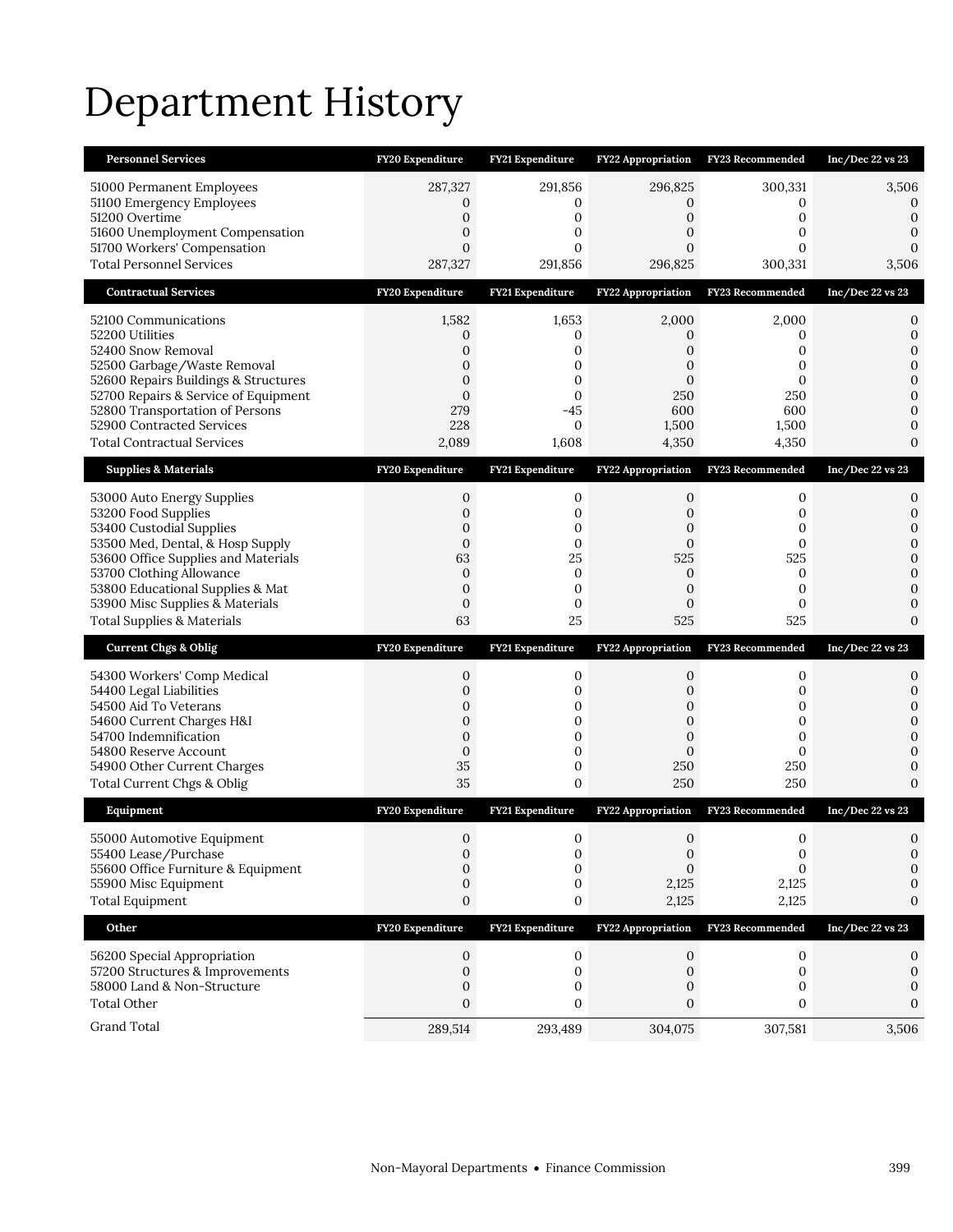### Department Personnel

| Title                 | Union<br>Code |    | Grade Position | <b>FY23 Salary</b> | Title                     | Union<br>Code | Grade | Position | FY23 Salary    |
|-----------------------|---------------|----|----------------|--------------------|---------------------------|---------------|-------|----------|----------------|
|                       |               |    |                |                    |                           |               |       |          |                |
| Admin Asst (FC)       | <b>EXM</b>    | 03 | 1.00           | 66,324             | Confidential Secretary    | <b>EXM</b>    | 12    | 1.00     | 135,428        |
| Chairperson (Fin Com) | EXO           | NG | 1.00           | 5,014              | Financial Analyst         | <b>EXM</b>    | 06    | 1.00     | 88,116         |
|                       |               |    |                |                    | Total                     |               |       | 4        | 294,882        |
|                       |               |    |                |                    |                           |               |       |          |                |
|                       |               |    |                |                    | Adjustments               |               |       |          |                |
|                       |               |    |                |                    | Differential Payments     |               |       |          | $\mathbf{0}$   |
|                       |               |    |                |                    | Other                     |               |       |          | 5,450          |
|                       |               |    |                |                    | Chargebacks               |               |       |          | $\overline{0}$ |
|                       |               |    |                |                    | <b>Salary Savings</b>     |               |       |          | $\mathbf{0}$   |
|                       |               |    |                |                    | <b>FY23 Total Request</b> |               |       |          | 300,332        |